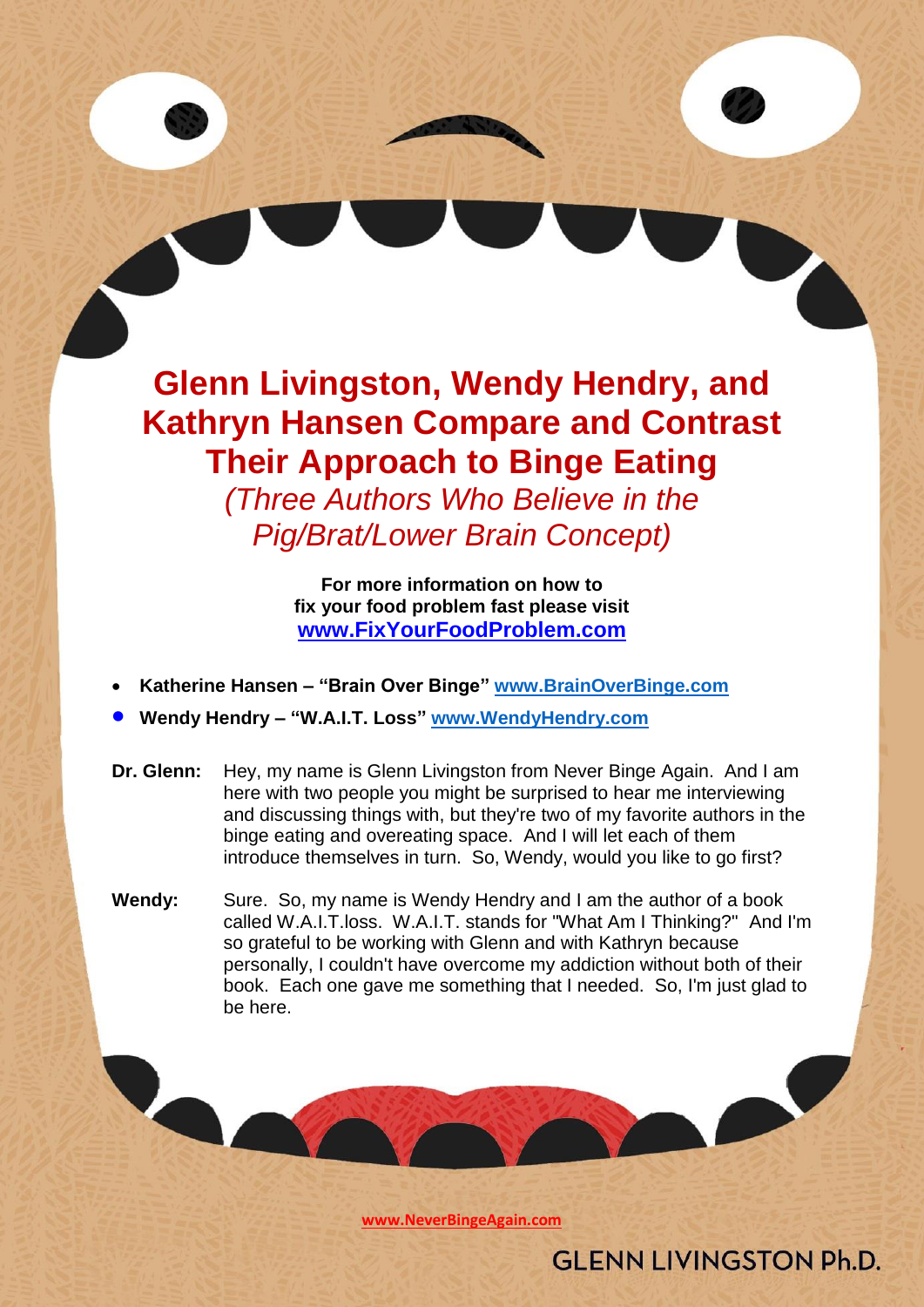

- **Kathryn:** Yeah, thanks Glenn and thanks Wendy. I'm so glad to be here too. I'm Kathryn Hansen. I've wrote the books Brain Over Binge and the Brain Over Binge Recovery Guide. The first book is basically my story of how I overcame binge eating and bulimia. And the second book is more of a self-help book to help you apply these concepts in your own life. I teach basically an alternative approach to binge eating, viewing binge eating in terms of the brain and really trying to simplify recovery and giving people a new perspective and a more simple way to overcome it.
- **Dr. Glenn:** And I think that as we go through this conversation, you'll see there is a lot of overlap in our book, but there's also a lot of ways that were complimentary. And I found out about Kathryn and Wendy from my readers. They said, "You know, I read your book, but I also read these books." And I started to find that the people who were doing all three were doing better. And Wendy is actually the most proactive of all, as in, connecting us together and saying, "Hey, we should work together a little bit because if we can help even one more person stop binge eating, then we will all further our personal missions."

So with that, I would like to come start the conversation. One of the things that we did was we talked to each other about the most common questions and concerns that people had after reading our books. And probably the first one had to do with restriction or over restriction. And I thought that we should all talk about where we each stood on that, what does it really mean and how do we reflect the niche of our books. Who wants to go first?

**Wendy:** I can go first.

**[www.NeverBingeAgain.com](http://www.neverbingeagain.com/)**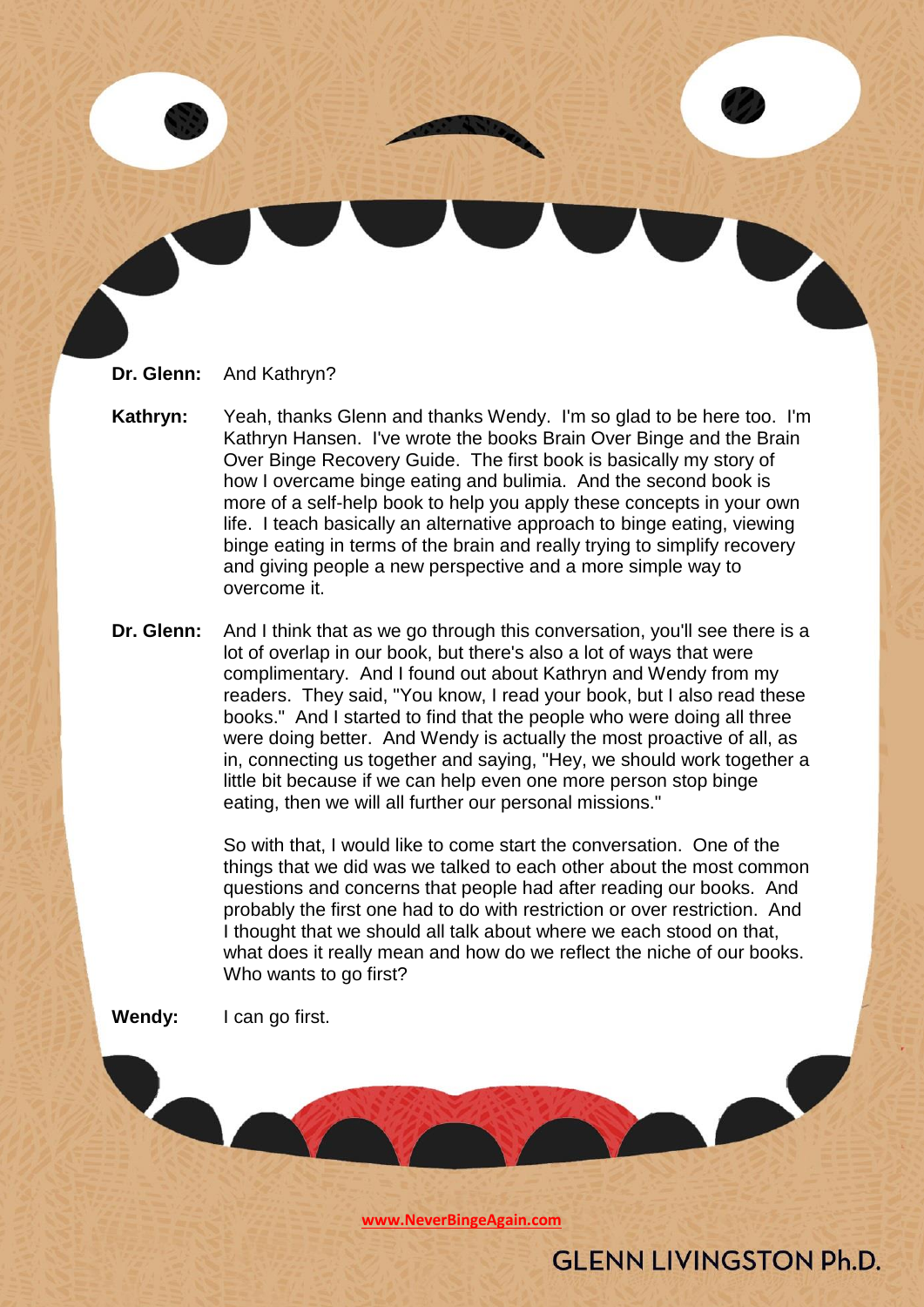**Dr. Glenn:** Sure.

**Wendy:** This is what worked for me. And it was sort of a combination of the two of you, actually. So, it will be interesting to put all three things together. I sort of took a long time to find my groove. I mean, I've been binging for about 35 years. And I found Kathryn's book first. And so her concept of the lower brain and the higher brain, it rocked my world. I've never heard that before. I just thought my binging was a disease and I often use that as the excuse to binge.

> And so I started working with that lower brain and higher brain and trying to listen, but I didn't stop binging right away like Kathryn did. Kathryn was able to recognize that -- now that she'll tell her story, but that's not what happened to me. I read her book and I did start hearing that lower brain, but I still just didn't necessarily had control. I had to find my groove. And so I decided that restriction wasn't working for me because it just made me upset with whatever I was trying to restrict. And I could go a few days, but then that was it, I would end up binging again.

> And so, I started playing a game with myself where I would tell myself that I could have whatever I wanted, but first I was going to go put a little laundry in or walk outside and get the mail. I did whatever I needed to do to distract myself, but in my mind, I wasn't restricting that I did do so much better when I didn't consciously give myself up by the sugar. I'm just not somebody that can have one bite of something very easily. It takes a lot of mindfulness less than I usually have to be able to stop. So, playing that game really helps.

> > **[www.NeverBingeAgain.com](http://www.neverbingeagain.com/)**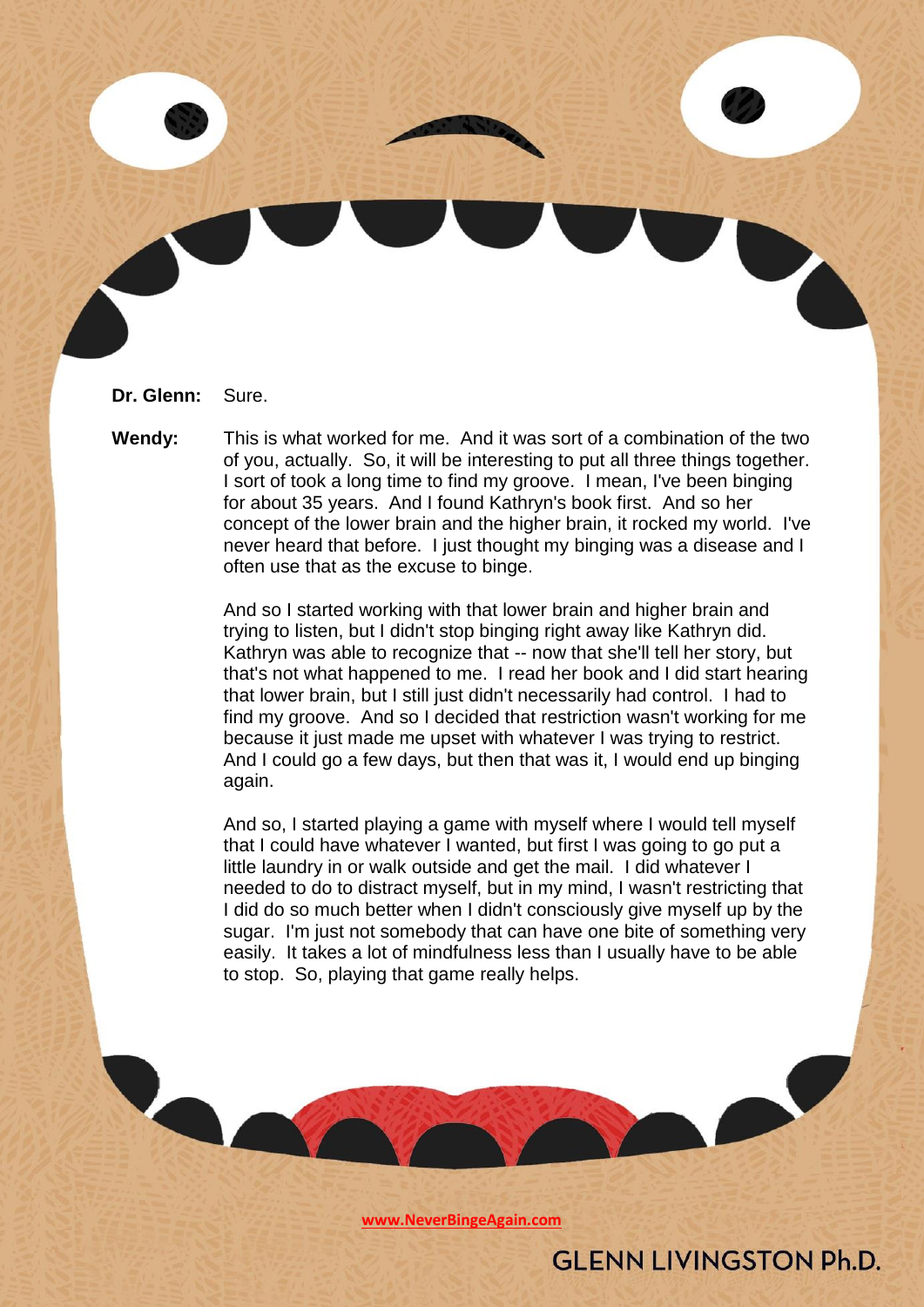So, I sort of did restrict, but I didn't -- less restricting, if that makes sense. And one of the things, I think, that helped me the most -- and this I got from you, Glenn, I loved your book -- is that I just didn't beat myself up when I did. I would tell myself that it was normal. And that was coming from a conversation you and I had too. That has helped so much, tell myself that it's okay, it's just normal to overeat sometimes. And it makes it so that it really doesn't even ever end up being a binge. It might be overeating a little bit, but it's not binge, if that makes sense.

**Dr. Glenn:** Wendy, what I tell people -- this is something I first heard from Carol Munter, who's got a completely different philosophy about this. But what was really a pivotal insight for me was that it's almost impossible to binge if you're not yelling at yourself while you do it. And as I came to understand -- everybody knows that my book kind of separates the lower brain from the upper brain also. As a matter of fact, all of us does; we just call it different things. And I call mine the pig, which some people hate, so I tell them to call it their inner slacker or it could be b-i-t-c-h, whatever they want to call it. But I discovered that the purpose of the pig's yelling at you and degrading your character and saying that you can't help yourself and you'll never going to get over this and all that, the whole purpose of that is to binge. And really, the willingness to get up repeatedly as a sign of strength, not a sign of failure, but the pig will say, "You failed, you failed, you failed, you'll never going to get this."

> And so I tell people that there are two different mindsets required. There's a mindset of commitment, which is really you want a 100 percent focus on the goal and total separation from that lower brain, so you can purge your mind of doubt and uncertainty. But there's a simultaneous kind of paradoxical understanding that if you do happen

> > **[www.NeverBingeAgain.com](http://www.neverbingeagain.com/)**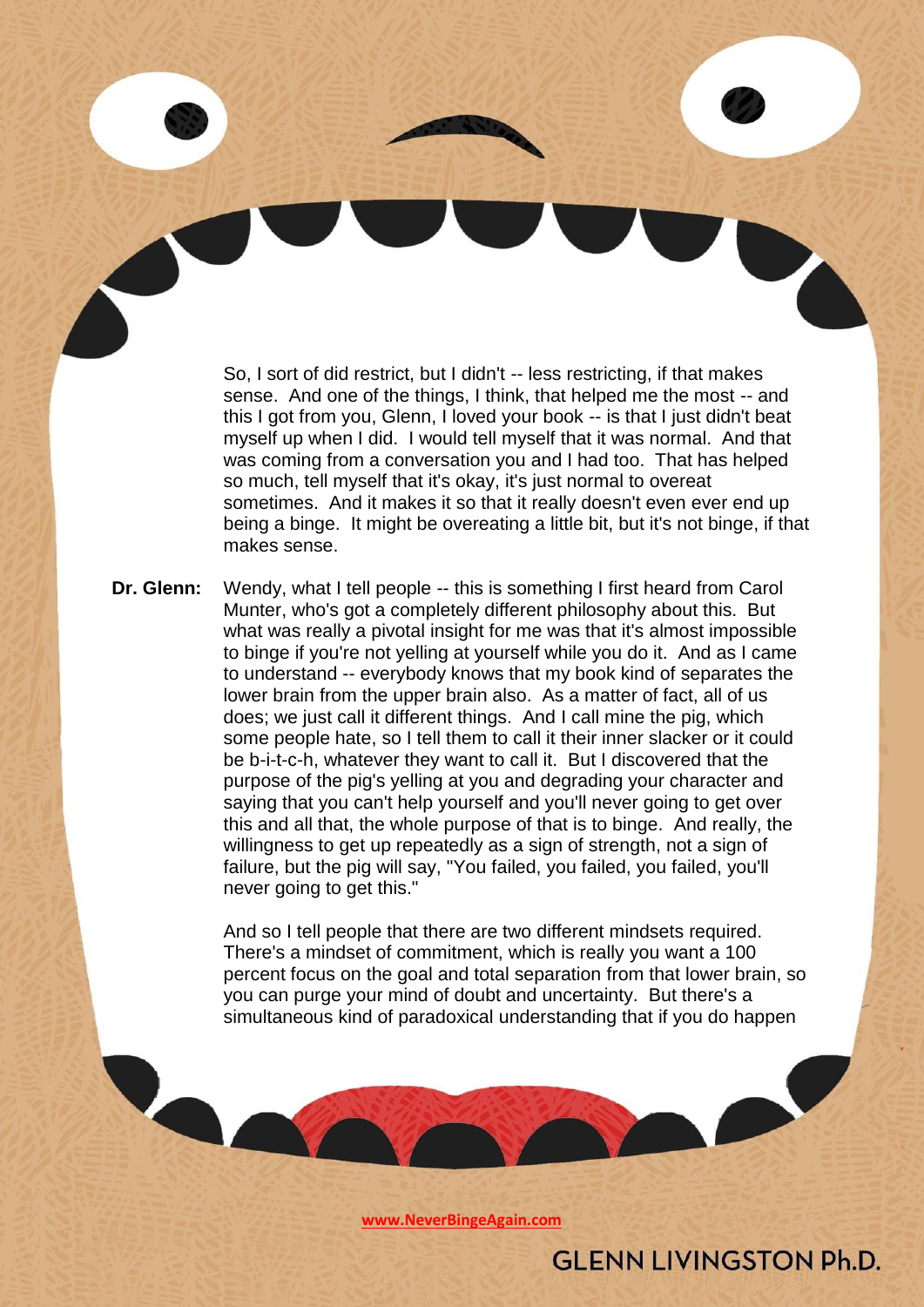to make a mistake, then you're going to take it seriously, but you're not going to allow the pig to degrade you and make it worst by beating you up. I just wanted to clarify that.

What I wanted to say about restriction, I really believe that there's some type of evolutionary mechanism which triggers inside binge eaters the desire to hoard calories and food if they had experienced the possibility of a famine. Virtually, everybody see a very strong correlation with the level of severity of people's binges and in terms of frequency and volume, they see a very strong correlation with how much they have seriously dieted in the past or gone through periods of restriction. And I talked to people who'll say, "Well, I can lose 4 pounds a week and it's really a high." And I go, "Uh-oh, that's going to be trouble."

So, even though my book, people will say is the harshest book, in as much as I really focus on clarifying your food rules and figuring out what's on your nevers, conditionals, sometimes and always, even though I'm kind of a stickler for saying, "Well, if you don't know exactly where you're going, then you'll probably going to wind up some place else." I also don't mean for people to use that clarity to develop a restrictive diet. So, if you kind of combine the understanding of the need for clarity with the dual mindset before and after a binge, then you should understand that I'm looking for a nutritionally complete, satisfying, enjoyable food plan that people can stay on indefinitely. Anyway, Kathryn, where do you stand on all this?

**Kathryn:** Yeah. I agree with what both of you said, especially with the survival reaction that you talked about. I believe -- I teach in my book that when you are strict calories, which is purposely eating less than your body requires, it creates that survival reaction. And that happens Interviewer: he more primitive parts of your brain, which you can call

**[www.NeverBingeAgain.com](http://www.neverbingeagain.com/)**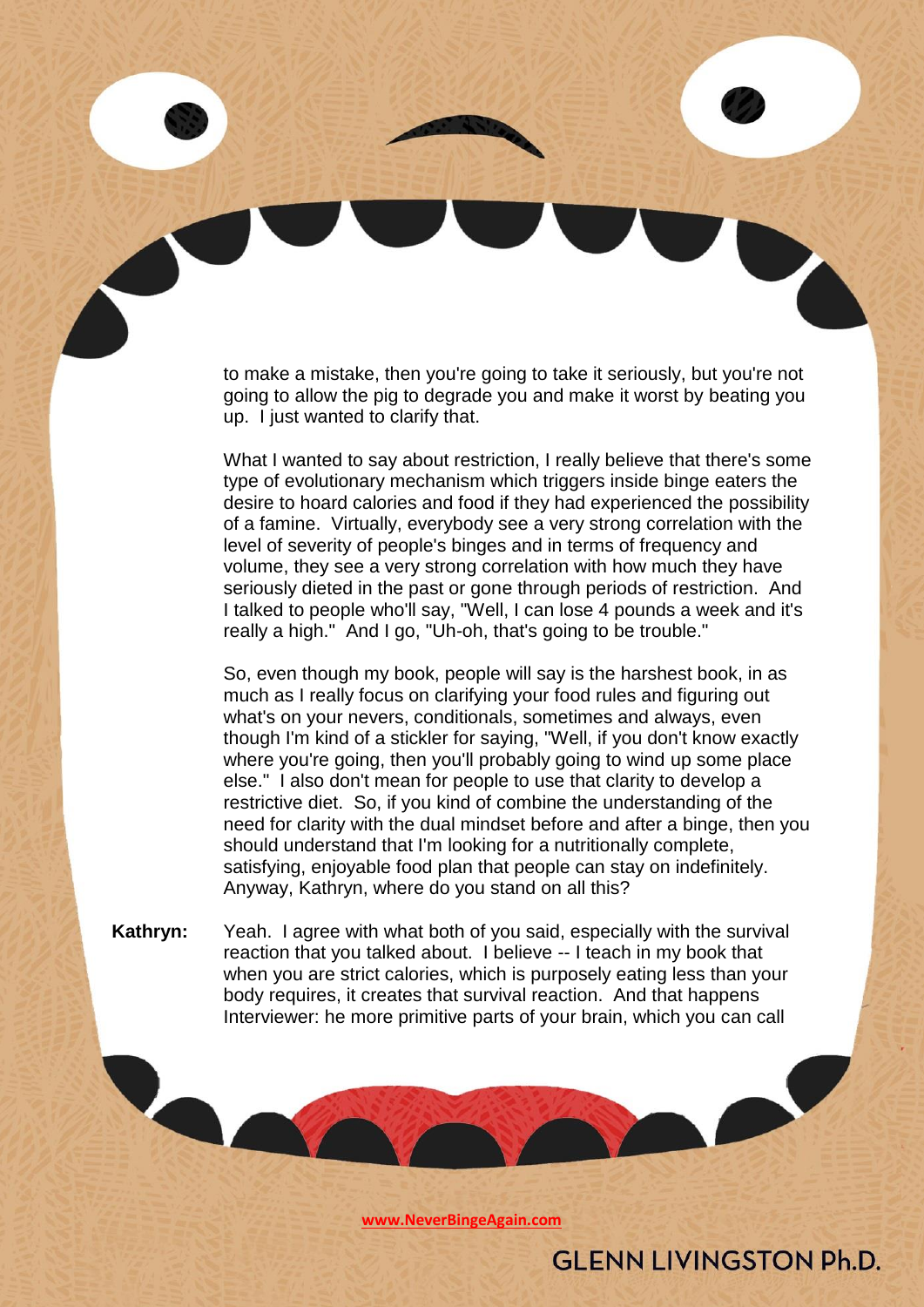the animal brain -- I call it the lower brain. It's just when food is restricted, it becomes much more appealing. Cravings are heightened. We start to focus on food more than we ever did. Before dieting, I remember when I started restricting, I have never thought about food so much. So, it's just a normal part of my life. And then suddenly, it was all I wanted to do. And that made me feel crazy.

And anyone who diets, even if you don't binge, it can create overeating episodes or just like food obsessions that are stressful and that make you feel out of control. But in people who are susceptible, binge eating results, and that really can destroy people's lives. Looking at it from the standpoint of it was caused by calorie restriction, really can simplify things for people and make them realize that they're not crazy and that this is something that the brain is doing to protect them. It perceives famine when there really isn't a famine, there's actually food everywhere. And we're lucky enough to live in this society that we have food, but it creates this issue when you're trying to restrict and yet food is everywhere.

So, as far as what you mentioned about food rules and coming up with a plan that's pleasurable and satisfying, I completely agree with that because some people will create too many restrictive food rules. And even if it's intended to be healthy, if it creates a lot of obsession, a lot of stress, it can really lead to a rebellious mindset and a lot of stress. You want to make sure your food is satisfying and doesn't feel like you're just banning foods just for the sake of weight loss. When you are choosing to eat healthy, it's best to make sure that it's a choice and when you feel good about and it's going to add to your life instead of restricting it.

**[www.NeverBingeAgain.com](http://www.neverbingeagain.com/)**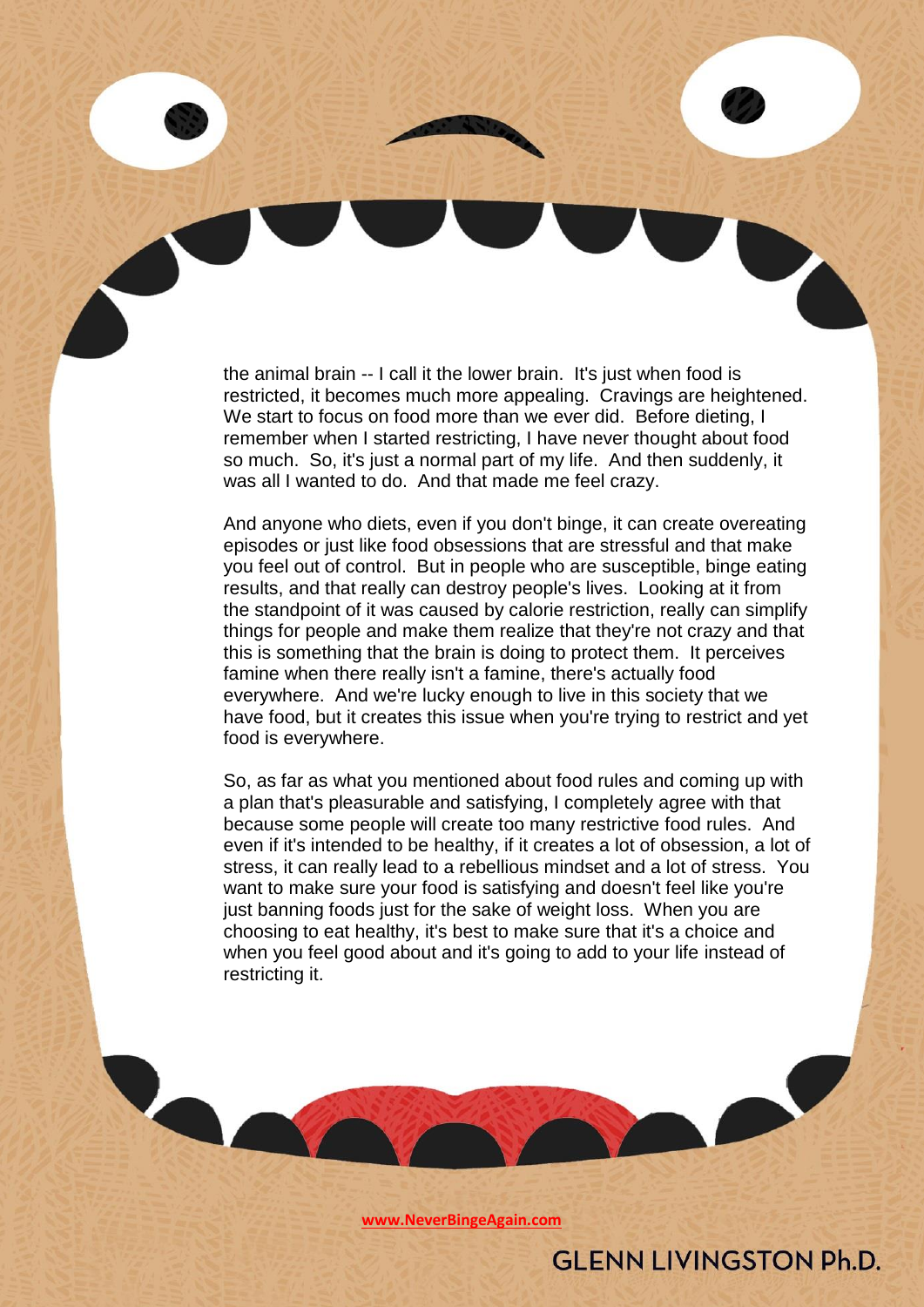- **Dr. Glenn:** Thank you, Kathryn. I love the way you said that -- and Wendy. But can we talk a little bit more about a practical basis about when your clients fight you on this. There is a very strong desire to restrict because the inner pig is saying, "Oh, you look horrible and you've got to lose weight." "Your life cannot possibly start until you lose 40 pounds or 20 pounds or what it is," and, "It's intolerable to do this slowly." How do you deal with that?
- **Wendy:** Because this happens a lot with my clients, especially the ones that need to lose weight, like diabetics, people with health issues that need to lose weight quick, I don't mind helping them with some kind of restrictive nutrition plan, when there's a health issue, one kind of trumps the other. But as soon as they do get to that healthy weight or as soon as I see that diet mentality start to kick in and they get into that binge starve [inaudible 00:09:54], then any restriction comes off the table. And I think it's important at that point -- and this is what I tell them, to just be okay with where you are. Because if you're eating a healthy diet, it's because you're only eating a healthy diet 90 percent of the time, you're going to eventually get to a healthy weight. It's just going to happen if you follow the good health principles.

But if they stay in that diet mentality, it just gets worst and worst and worst. That's why I always say, "I dieted my way up to 200 pounds." If I had never dieted before, I would have never gotten into that bad cycle.

**Dr. Glenn:** Exactly. Kathryn, how about you? What do you do with people on a more practical basis to slow them down and prevent them from restricting?

**[www.NeverBingeAgain.com](http://www.neverbingeagain.com/)**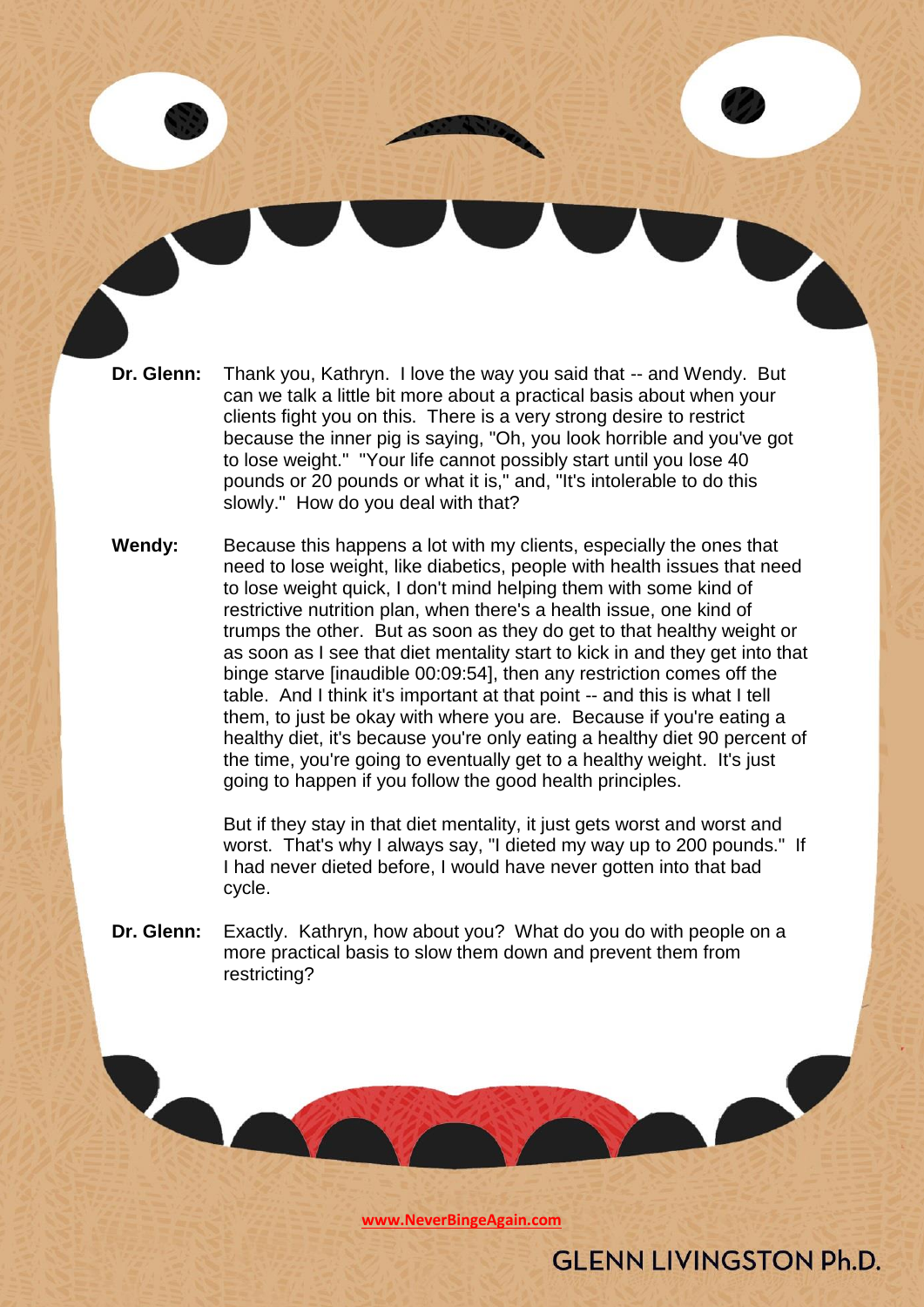**Kathryn:** It can be difficult because people do have this strong desire to lose weight, but the way I try to explain it to people to encourage them to eat enough, I always try to encourage people to eat enough to nourish their body. And the way I try to sort of convince them of that is to help them realize that if you're eating enough and you're eating healthy and you're nourishing your body, it's probably going to end up being less than if you're binging plus restricting. Not for everybody, but like for me personally, my binge eating plus my restrictive eating led to a lot more calories than just a normal diet was. So, just kind of knowing that in a little more of a mathematical way can kind of help people realize, oh wow, eating normally will actually be eating less and healthier. Like I said, it's not the case for everyone, everyone is different, but the main method is just that restricting and keeping yourself in a chronically calorie-deprived state is a losing battle. No one can live that way forever. Even if you initially lose some weight, it's not something you can maintain. The way to maintain your natural, healthy way is to eat well and nourish yourself and have healthy habits and it's really the only way to maintain a healthy weight.

- **Wendy:** I've never [inaudible 00:11:39]. Do you suggest to people that they put their scale away for a while, or do you see keeping tabs on their weight as helpful?
- **Kathryn:** I do think that everyone is a little different. In that area, I think that whatever creates the least stress for you is the most helpful. So, some people really stress out like, not knowing. So, maybe weighing every now and then just to have that knowledge and have that whole not knowing -- it's just whatever creates the least stress. Some people, it creates the stress to weight themselves every day. And there can be weight fluctuations that have no relation to actual gains in body mass. So, there could be fluctuations that are due to other things like water or

**[www.NeverBingeAgain.com](http://www.neverbingeagain.com/)**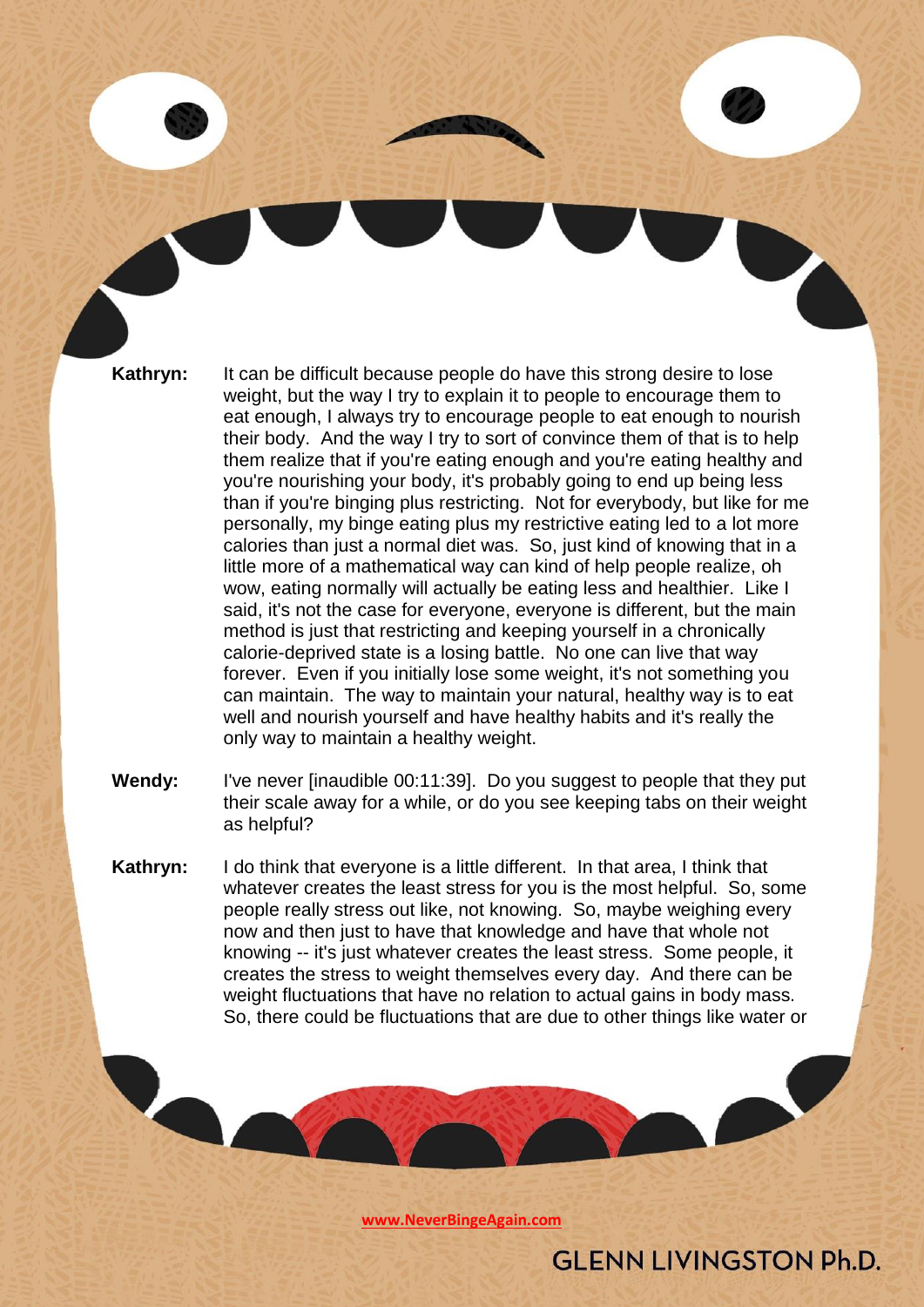different times of the month, women, and it doesn't really mean you're gaining weight. So, to see that number everyday and to see those little fluctuations that really don't mean anything can be stressful. So, I would encourage people to come up with a way to use the scale or not use it at all that feels right for them and that creates the least stress in their life.

- **Wendy:** Yeah, that's really good. Do you do the same thing, Glenn? I don't mean to get us off-track. I just didn't want to forget to ask.
- **Dr. Glenn:** That's okay. I was going to ask you to remind me because I wanted to finish answering the question about restriction, but I'll answer this one first. I think that the problem is that in our natural states, people have difficulty thinking statistically. The scale is just a measurement, but it's a measurement, like Kathryn says, that fluctuates with regards to a lot of short-term variables, so it can obfuscate the weight loss trend, or regain trend for that matter.

However, if you think about Stephen Covey's analogy of a plane flying from New York to Los Angeles, and that plane would not get from New York to Los Angeles if it weren't for the pilots and copilots and even the computers constantly checking the instruments and making constant little adjustments. What I recommend to people if they're inclined to do this, is to choose some regular interval when they can weigh in. But to keep track of that and take notes about what they might have eaten the day before and salt and they're going through their menstrual cycle, et cetera, et cetera, so that they can start to save some of those patterns of short-term fluctuations and actually have a little spreadsheet -- which I could include with this audio. Actually, I have a little spreadsheet that I give them, which will calculate what's called the moving average.

**[www.NeverBingeAgain.com](http://www.neverbingeagain.com/)**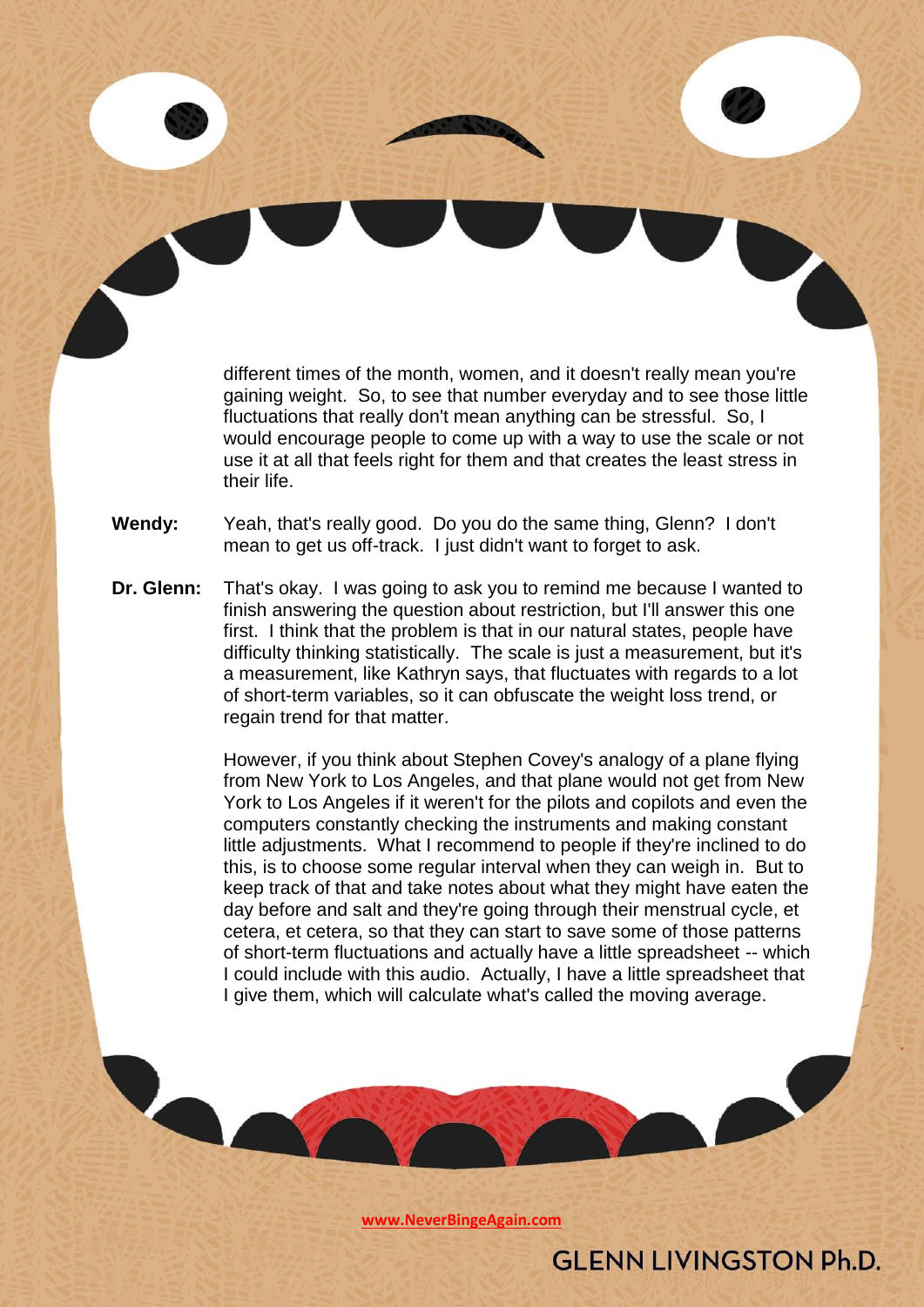So, in the stock market, there are so many ups and downs due to all these short-term influences, but real technicians, they look at something called the moving average. On January 30th, they'll average from January 1st to January 30th, and on January 31st, they'll average from January 2nd to January 31st. And so, what that does is it kind of mathematically smoothes in -- and by the way, Kathryn, I love that you have this mathematical insight for people. It smoothes out the trend so that they can actually see what's happening over a longer term sooner.

Some people just still get too stressed out about that. And I've got a whole audio on my site. It will be up soon. It's all about all the different things the pig can say to mess you up like that. And so, really I want people to understand that there is this other way of thinking about the scale, which is going to be incredibly useful because then you can make adjustments on your way from New York to Los Angeles just like the plane does. I certainly wouldn't want to get on a plane where the pilot says, "You know, it really stresses me out to look at those instruments. I'm not going to --" that's my thinking about the scale.

- **Kathryn:** It might be for people who weight loss is a goal, then that's a good way to use it. And some people I work with, weight loss is not -- they just need to stop the binge eating. So, in those cases, maybe putting it away for a while and then using it again if weight loss becomes a goal in the future. I think most of the people you work with, Glenn, is weight loss a goal?
- **Dr. Glenn:** Most of them have weight loss as a goal, but that actually leads me to what I was going to say about how I, on a practical basis, help them to avoid over restriction. I try to make people more aware of the extent to which food has become their mental life. And for those of us who have

**[www.NeverBingeAgain.com](http://www.neverbingeagain.com/)**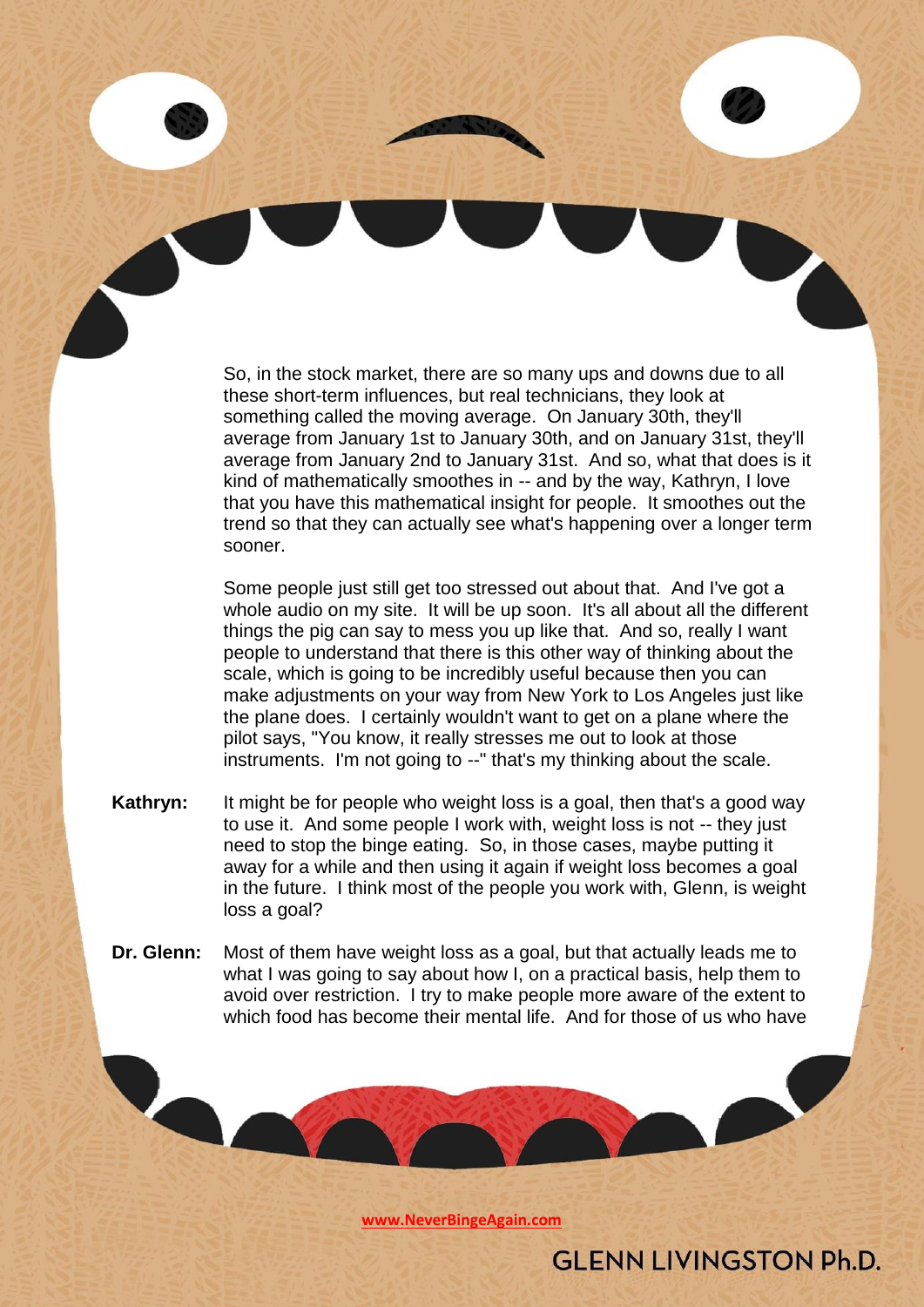binged, or still binge, you know that it just takes over and it's almost like not having a life. It's, what am I going to have next? Did I have too much? How am I going to protect myself? Who's going to stop me? Who's going to see me? It's just all of your mental energy gets driven to that. And I try to make people aware of the pain of that and then I help them understand that that's a bigger problem and it's the first thing that we have to address. And it's much easier to get that off your mind if you develop a plan which is substantial, nutritionally complete, satisfying and wholesome.

And people usually understand that, once they've really talked about the pain of the obsession, then they usually understand that they're willing to kind of back off of their aggressive diet plans. Wendy, did I answer your question well enough?

**Wendy:** Yeah, perfect. Thank you.

- **Dr. Glenn:** Did either of you want to say anything more about restriction before we move on?
- **Wendy:** You know what? I was thinking about -- I'm just sitting here thinking about your plane analogy. One thing that sort of goes along with that is the plane is never a hundred percent on-track; it's very rarely on the path that it needs to go. And I think it's some crazy number like, only 1 percent of the time is actually on path. It has to keep making corrections. That's a good way for us to think of it too, that we don't need to expect that we're perfectly on track. We keep brining ourselves back to the path that we need to be on.
- **Dr. Glenn:** That's exactly right. We do have to know, almost with perfection, a where to go list, right? We do have to kind of really carve that --

**[www.NeverBingeAgain.com](http://www.neverbingeagain.com/)**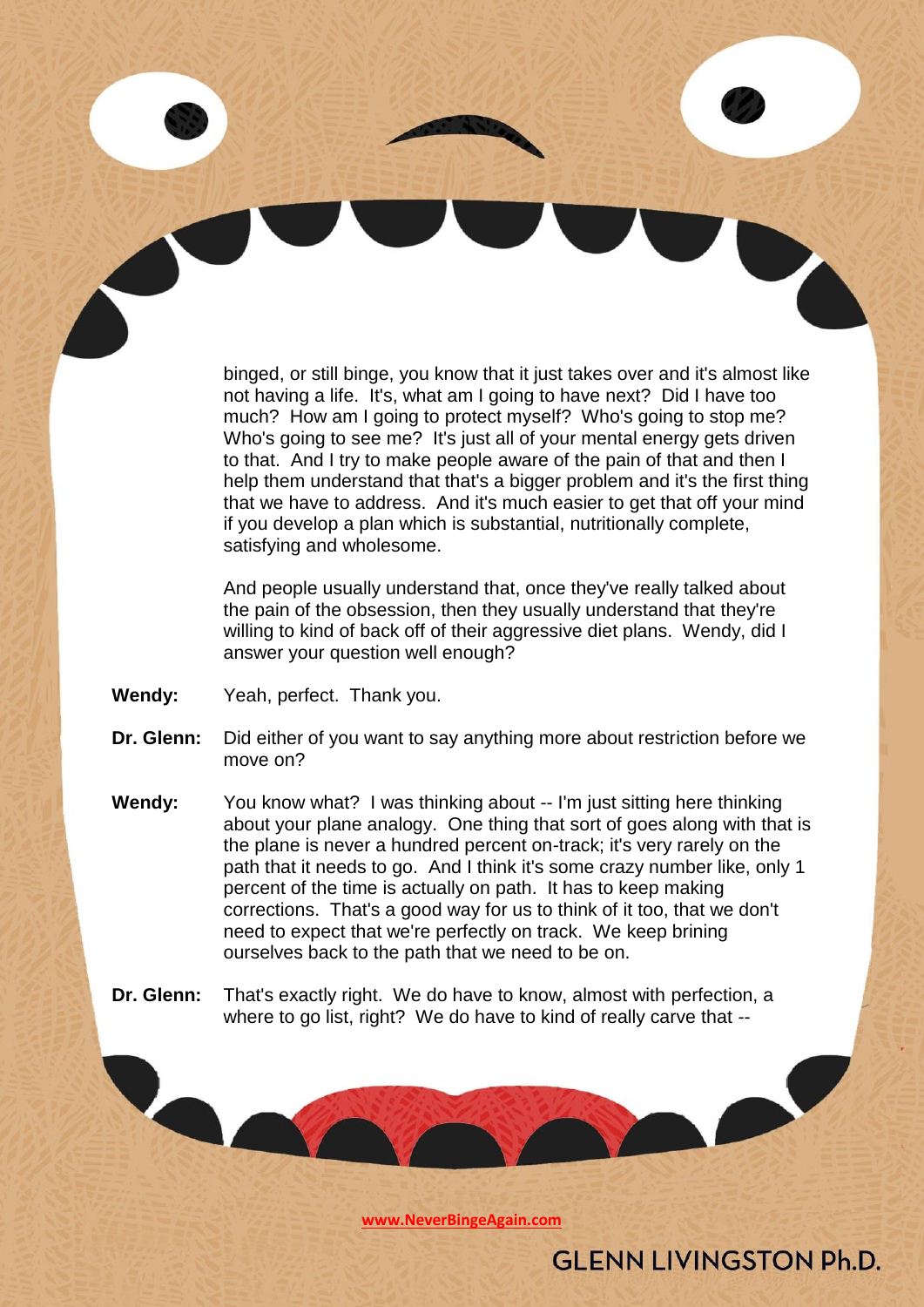because you want to fly to Los Angeles, you need to know where Los Angeles is.

- **Wendy:** Yeah. But it's okay to be off a few degrees on your way there as long as you bring it back, so you don't end up in Hawaii somewhere.
- **Dr. Glenn:** Well, that wouldn't be so bad, right?
- **Wendy:** Yeah, Hawaii wouldn't so bad actually.
- **Kathryn:** No, not at all.
- **Dr. Glenn:** It's Alaska that's the problem.

- **Wendy:** Yeah.
- **Dr. Glenn:** Okay, Kathryn, should we move on?
- **Kathryn:** Sure, yeah. That was a great analogy. Thanks for bringing that up, both of you.
- **Dr. Glenn:** Sure. Could we talk just a little bit more about how we understand the lower brain, the lizard brain and its role in binge eating and then we can talk about why it's so important to learn how to recognize and separate from it.
- **Wendy:** Sure. Everything I learned, I learned from your books, especially Kathryn's books. I just will sit here and listen to the masters.
- **Dr. Glenn:** Kathryn's book has a lot more science. I wrote down what really works for me and now it worked for my clients. And it's funny because I do

**[www.NeverBingeAgain.com](http://www.neverbingeagain.com/)**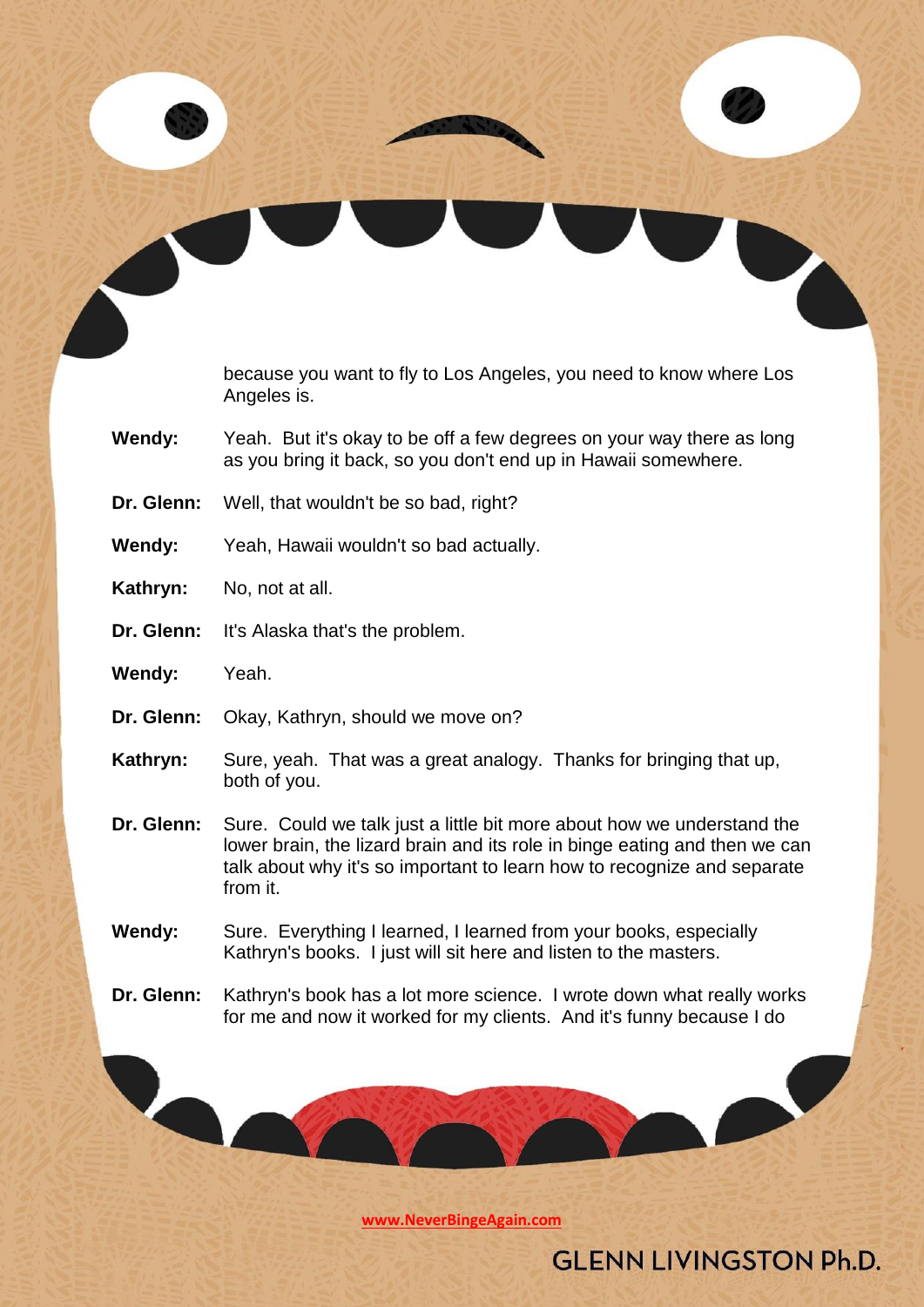have a scientific background. I went to a science practitioner. Graduate school, and I thoroughly understand and appreciate the science, but I told myself that I just wanted to get this out and kind of wrote it as an allegory and explained to people how this all works. And I was actually really grateful when I found Kathryn's book after that, that someone has gone for a bit of trouble of putting that altogether. So, maybe we should turn it over to the masters for this.

**Kathryn:** Well, I appreciate it. And there's definitely a use for both the scientific perspective, for putting it in terms that are more useful or that people can really connect with. So, I'm very grateful that you wrote your book as well. I actually learned about it just a couple months ago, I guess. And it's just amazing to see that the similarities between how we're teaching people. And as far as understanding the problem, I teach a brain-based angle. And I do talk about the science, but I really don't believe that it's all that necessary. I mean, it's good to have a background and understanding of it, but you don't have to know the details of the neurons in your brain halfway. You just don't need it. You just need to know that there's a habit that's been created in your lower primal brain centers, but that you and your higher brain -- and this is the prefrontal cortex, the part of your brain that controls your voluntary muscles that really just allows you to have control and to not act on every impulse that you have, that that can override this habit.

> And that's like the very basics of it. And Glenn, in your language, the lower brain is the pig and in mind, it's the lower brain and the higher brain. And the higher brain is you. That's the part of you. And so, it doesn't need to get overly scientific at all.

**Dr. Glenn:** In Wendy's language, the lower brain is the brat.

**[www.NeverBingeAgain.com](http://www.neverbingeagain.com/)**

**GLENN LIVINGSTON Ph.D.**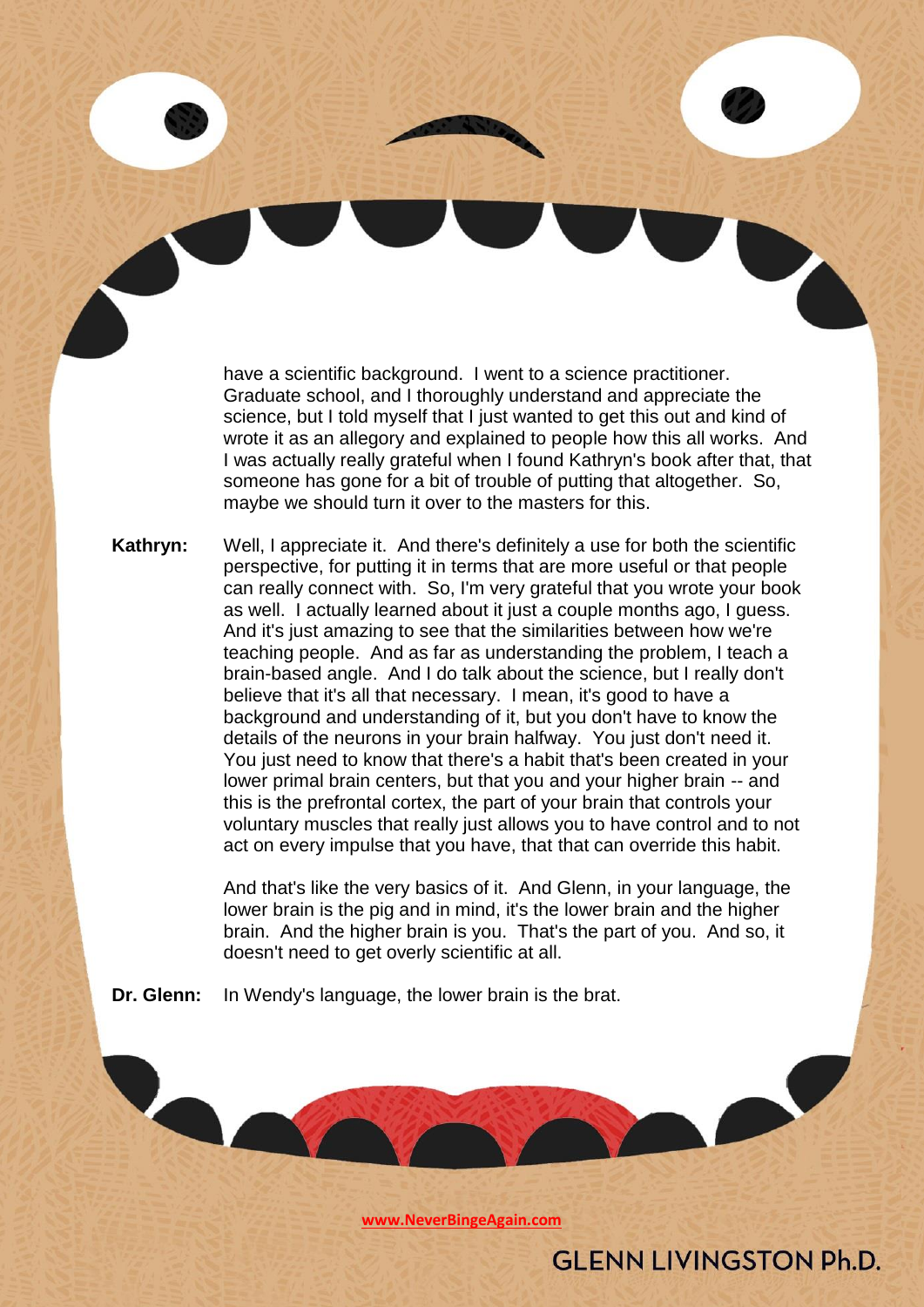**Kathryn:** And that's the perfect explanation for it because that's how it acts most of the time. What really happens in this habit, is that the lower brain gets wired as if binge eating is as necessary for survival as oxygen or as water. And if you don't understand what's going on, it really makes you feel completely out of control. It makes you think you need it. It makes you think that you're going to die if you do not binge. To anyone who hasn't experienced this, it's very hard to explain, but anyone who has, it needs no explanation.

> And what happens is that every time you want to binge, you have these incredible urges to binge. And in my book, I talk about an urge being any thought, feeling or physical sensation that encourages binge eating. The brain wants to have its condition. It's just sending out these urges an automatic way. And it's just trying to maintain the habit because it's been taught that you need it. In my opinion, it doesn't really have malice against you, it just is doing what it's been taught to do. And what it's been taught to do is harming you very much, so it's very important to separate from it.

> The urges to binge is incredible sensations and feelings and thoughts that leads you to the refrigerator or fast food restaurant. These are urges and these are the only direct cause of binge eating. And in therapies and in different approaches to this that people are traditionally heard, there's lots of causes. There's suppression, anxiety, a need to cope, emotional issues. There's lots of complex causes, but when you boil it down to it, the only thing that causes binge eating is an urge to binge, a desire to binge. You could have any emotion on the planet and not have an urge and you wouldn't binge. So it's really this primal drive, this lower brain driven urges that are the problem and that we need to overcome.

> > **[www.NeverBingeAgain.com](http://www.neverbingeagain.com/)**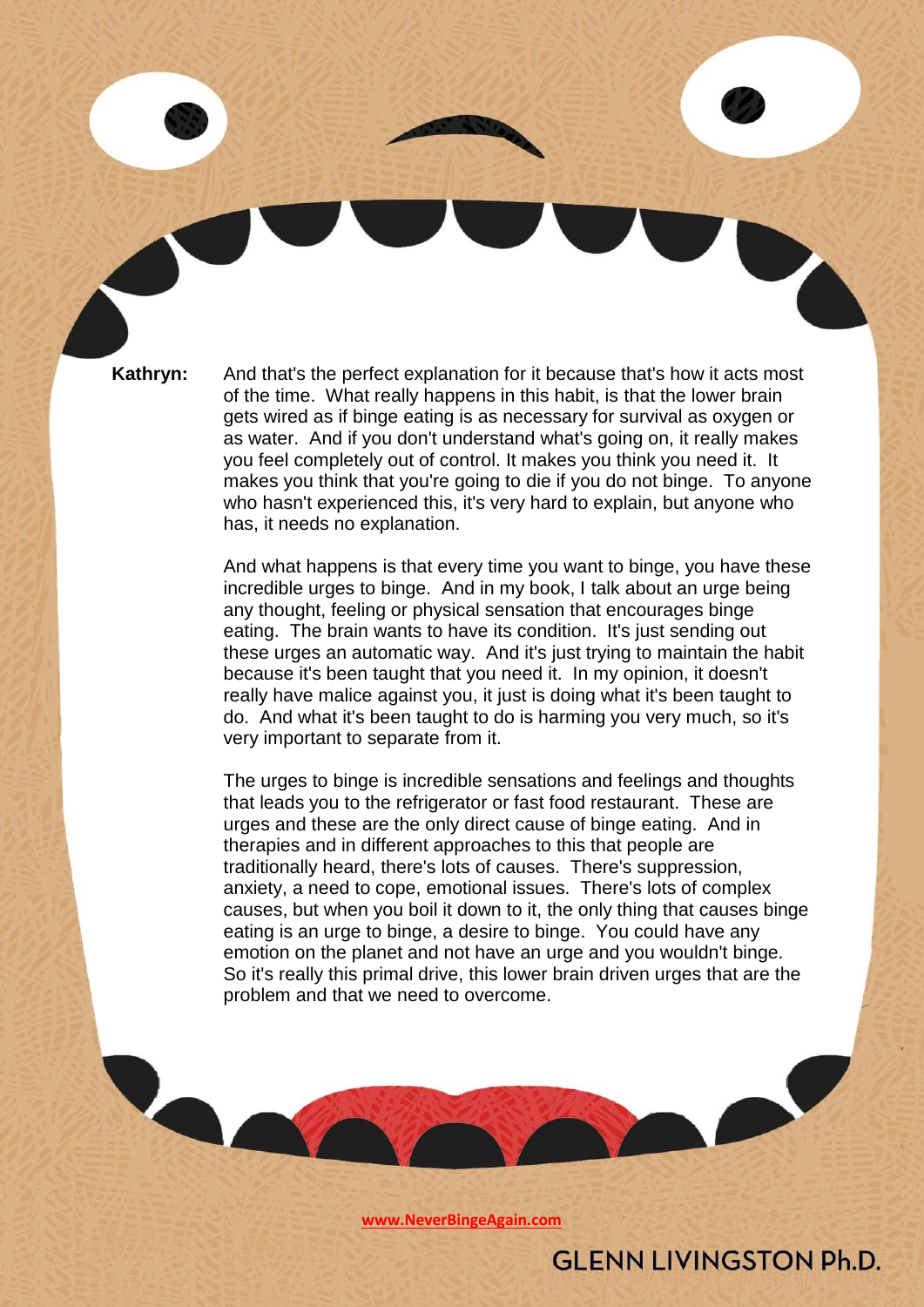**Dr. Glenn:** Very good. Wendy, would you like to say more?

- **Wendy:** That's a good way of looking at it. I used to call the higher brain and the lower brain the angel and the devil when I first learned about it. But then I realized that it's just like Kathryn said, it's not the devil. I mean, we have to have that limbic system in order to survive. So, I changed the name. So, it is like a little brat, but it's not quite Satan.
- **Dr. Glenn:** So, I have a bunch of things to say and please feel free to stop me at any time and ask me a question, okay?
- **Kathryn:** Okay.
- **Dr. Glenn:** So first of all, I agree with virtually everything you've said. And I love the way that you've articulated it. I think that this is a key point to really drill in on the nuances of because this is really what separates us, the three of us from the mass of binge eating treatments and therapies that are out there, is our understanding that we really need to separate from this physiological entity inside of us, which has made a survival error. It's a survival drive. It's something we evolved over millions of years, but in the context of our industrial society, which has produced hyperpalatable foods with an enormous amount of calories in a small space and incredibly irresistible packaging, which is then beamed at us with billions of dollars of advertising, to the extent that there are something like 5,000 messages the average person sees on television about food and not one of them are about fruit or vegetables.

There are a couple of places that I might have just a slightly different opinion about this. I believe that it is important to see that lower brain stem, not in reality, your brain stem is not out to hurt you. But the erroneous way in which it has become connected with binge foods is

**[www.NeverBingeAgain.com](http://www.neverbingeagain.com/)**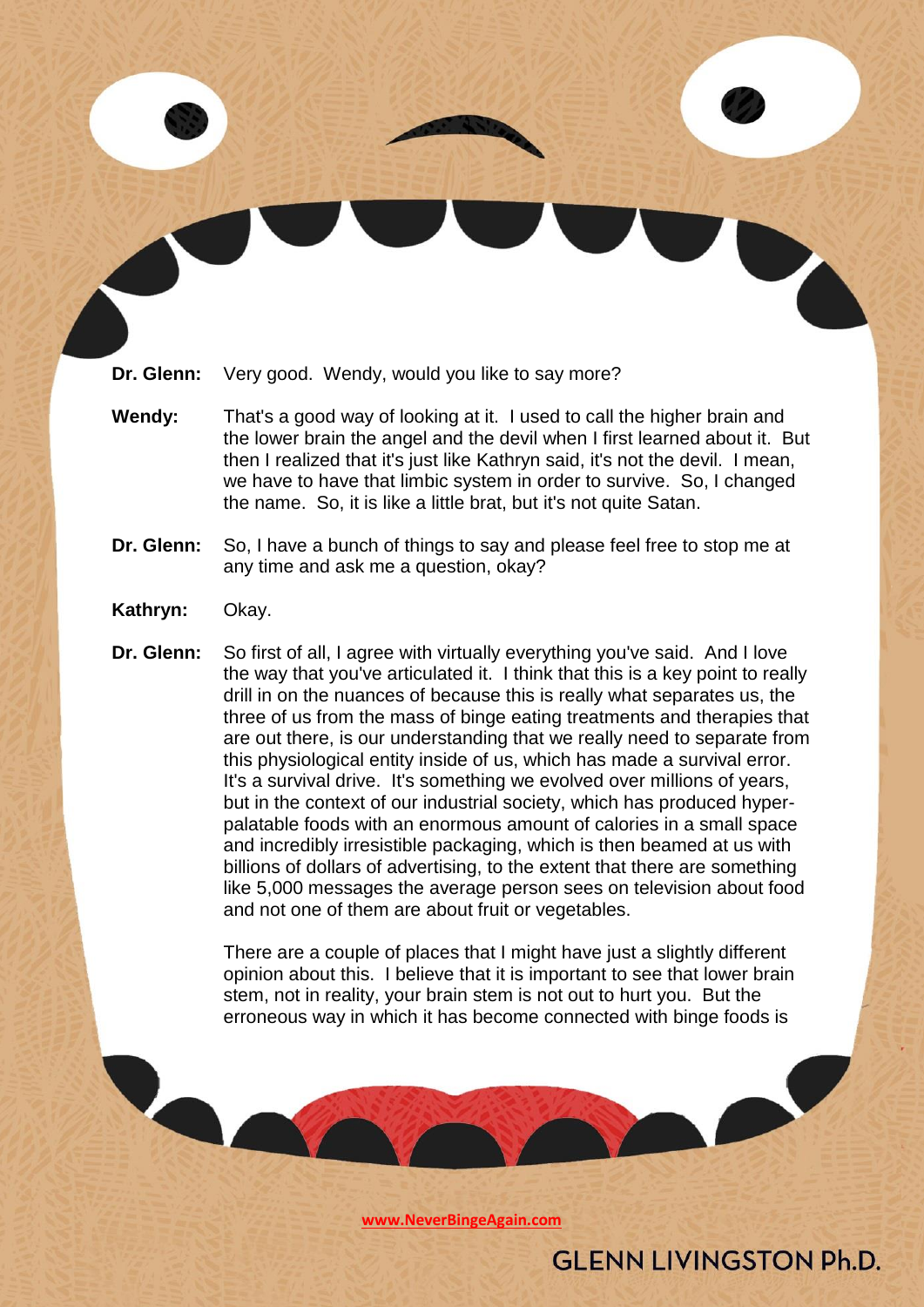out to hurt you. I believe that it's important to consider developing a kind of repulsion for it because at the moment of impulse, we don't necessarily have access to our prefrontal cortex and the neocortex as a whole, which is the higher brain where all of our goals and aspirations and ability to love and nurture and think about relationships and all the things that we want to be. Make it even simpler, our lower brain is not where our soul lives. That's not us. That's not where our soul lives. That's kind of a survival remnant from primitive times.

The lower brain sees something in the environment and it says, "Do I eat it? Do I mate with it? Or do I kill it?" " Do I eat it? Do I mate with it? Or do I kill it?" It's very primitive. It's not concerned with love. It's not concerned with self-actualization. It's not concerned with society. It's not concerned with all the people in your life or your children or your pets or the fact that you'd like to live long enough to see your grandchildren get married. It's not concerned about any of that. It's just, eat, kill or mate.

I do like to view that as sociopathic, at least as a thinking technique, so that at the moment of impulse, we feel like a little jolt of repulsion. And that jolt of repulsion gives us the time to jump back up into the part of us that is us and connect with our souls and make the decision not to binge.

**Wendy:** How do you get your clients to feel that jolt of repulsion? Is it something that just becomes a habit or how do they do that? Because I know a lot of times, stopping a binge is like trying to stop a train. I mean, you just don't even think at all. How do you even have time to stick in that little bit of repulsion?

**[www.NeverBingeAgain.com](http://www.neverbingeagain.com/)**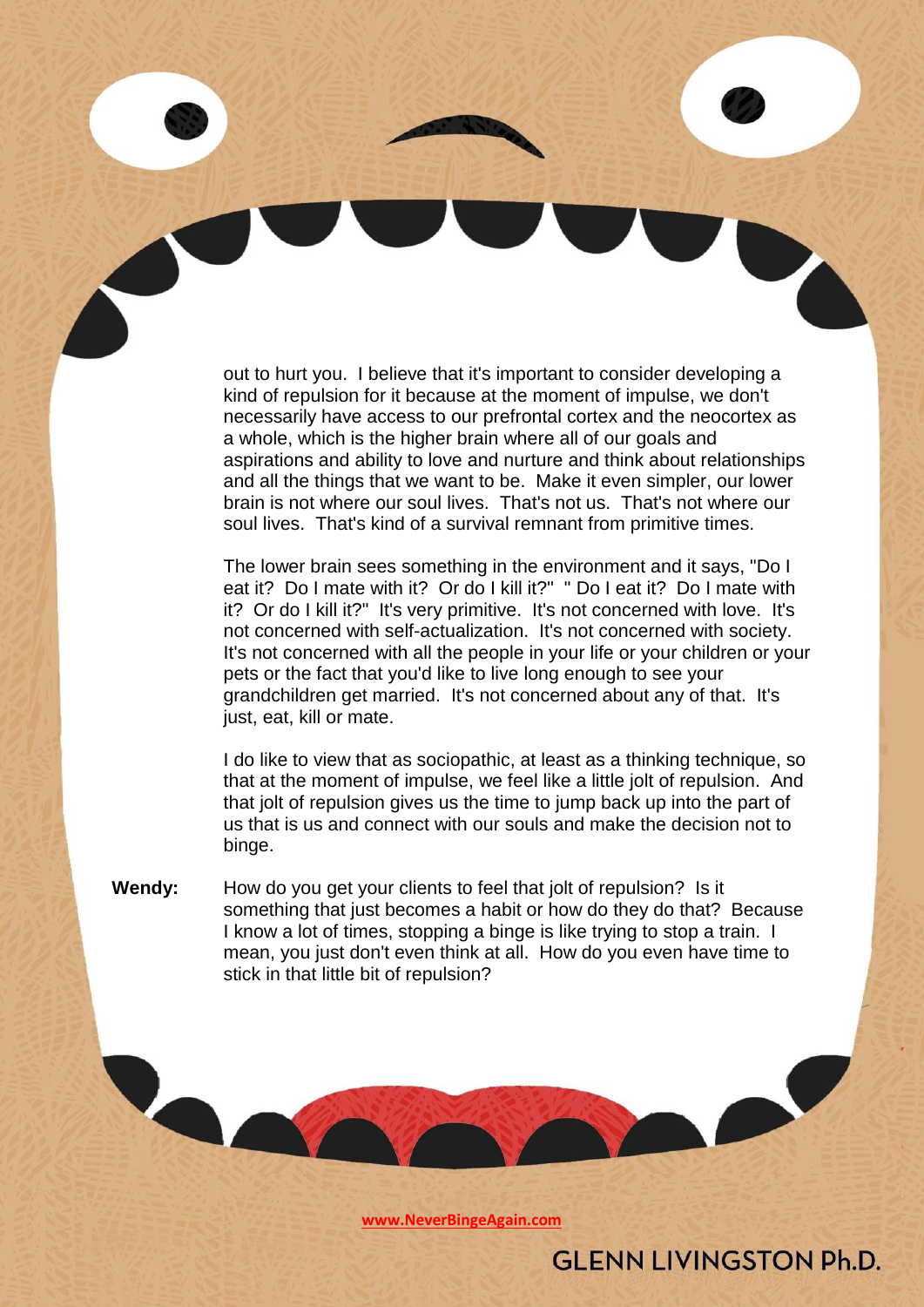**Dr. Glenn:** At the moment you're about to do it, if you haven't done the work before hand, it can be difficult. And by the way, I learned this -- I know all of us have read Rational Recovery by Jack Trimpey and we're overly careful not to infringe any trademark terms and everything like that, but we all have a lot of respect for what he does, particularly with the black and white addictions, alcohol, drugs, cigarettes, the things you can quit for good.

> What I do, as I'm interviewing people about what it would mean to them to never binge again, if they have this set of rules and what if they could just stay with it for a full year, how would their life change, what would be different. I go into great detail and I try to get them to emotionally connect to that. And then I ask them to let their pig talk freely for a few moments and tell me all of the reasons that they can't do this, shouldn't do this and won't do this. And as the pig is talking, it becomes abundantly clear that the pig was willing to sacrifice all of his future because people will typically say, "Well, I'll be more confident and I'll be thinner and I'll have more relationships. I'll probably make more money because I'll be less frightened about going out and connecting with people. I would be a better role model for my children. I would be a better partner to my husband. I would just feel like I was operating with more integrity. I feel like I was becoming the person that I was really meant to be."

> And inevitably, after you go through that exercise and then you go back to the pig's reasons for having whatever the binge food is, all the pig can say is, "Well, that really tastes good. You're going to miss out on all the fun." And the pig starts to say things that are just obviously without morals because the pig would have you sacrifice that whole, soulful future for a few bites of its slop. So, that's how I do it, Wendy. I anchor them in their soulful future and then I contrast that with what the

> > **[www.NeverBingeAgain.com](http://www.neverbingeagain.com/)**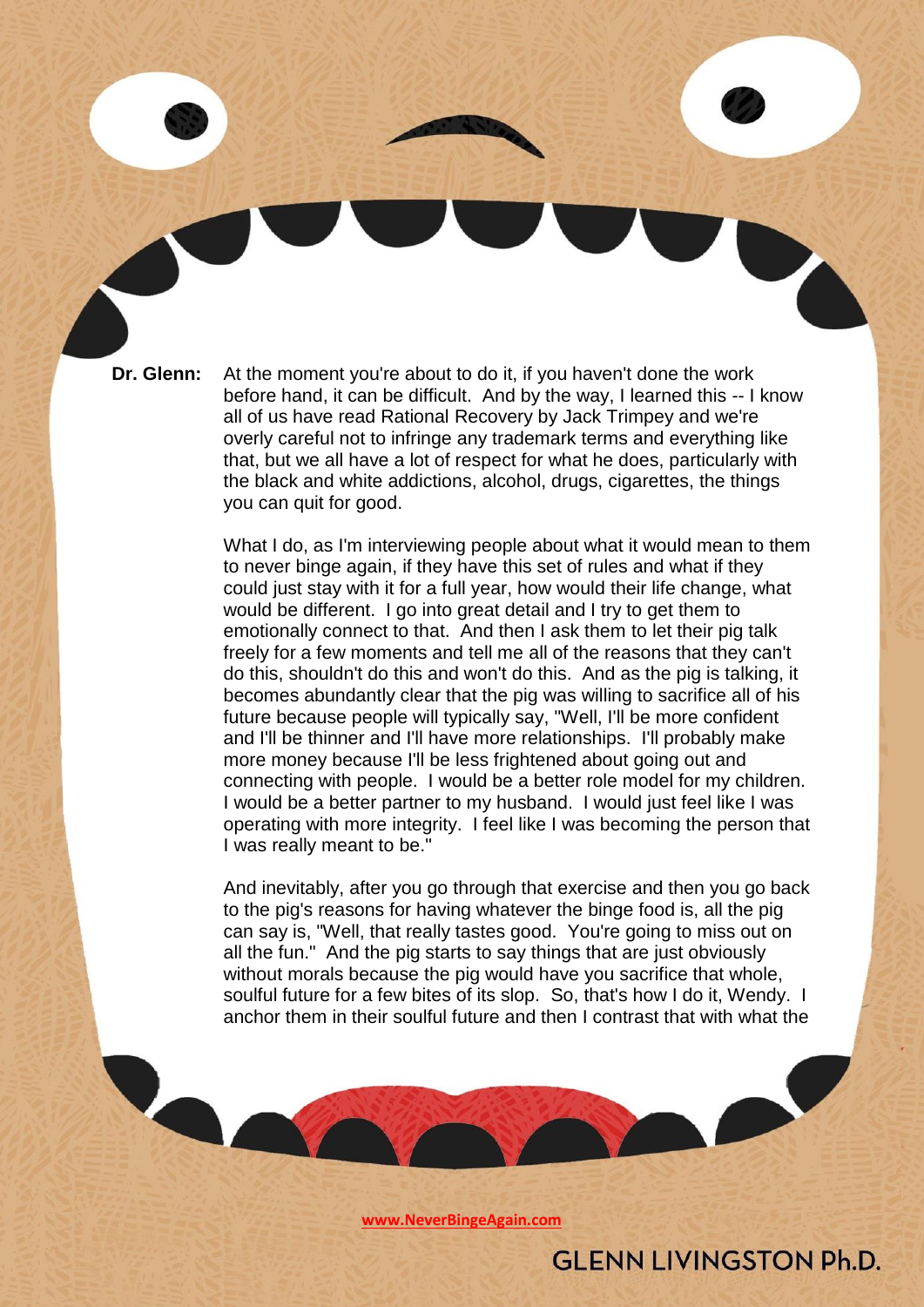pig would have them do and they start to develop that sense of repulsion and disgust.

- **Wendy:** Okay. Yeah, I hate it just listening to you.
- **Dr. Glenn:** That's funny. Well, I hate your brat also.

- **Wendy:** Thank you.
- **Dr. Glenn:** So, the last piece I want to say about that is that when you frame it in this context and you really understand that, I think it becomes clear why trying to nurture your inner wounded child doesn't really work for most people because what you're really doing is you're giving the pig an opening. And I think that people should nurture their inner wounded child. I think that food is a really good opportunity to understand things about yourself. I know for example that I've always had a problem with chocolate because I grew up in the Army and my mom was frightened of my dad going to Vietnam and she was really overwhelmed. There was a lot of times when she just handed me a chocolate bar or pointed me to the chocolate Bosco, when I needed a hug or I was crying and I needed some sympathy.

And so I know that I was trained to do that and I learned that about myself a long time before I could stop binging. My pig said, "Well, if there must be some other ways that your mama didn't love you and until we can figure that out, we're going to have to keep binging, got to fill all those holes first." I've got a lot of compassion for my inner wounded child and everybody else's inner wounded child. And if you want to talk to me as a psychologist and work on your past and how it affects your present, then I can do that. But I'm not going to tell you it's going to stop you from binging. As a matter of fact, I think in some

**[www.NeverBingeAgain.com](http://www.neverbingeagain.com/)**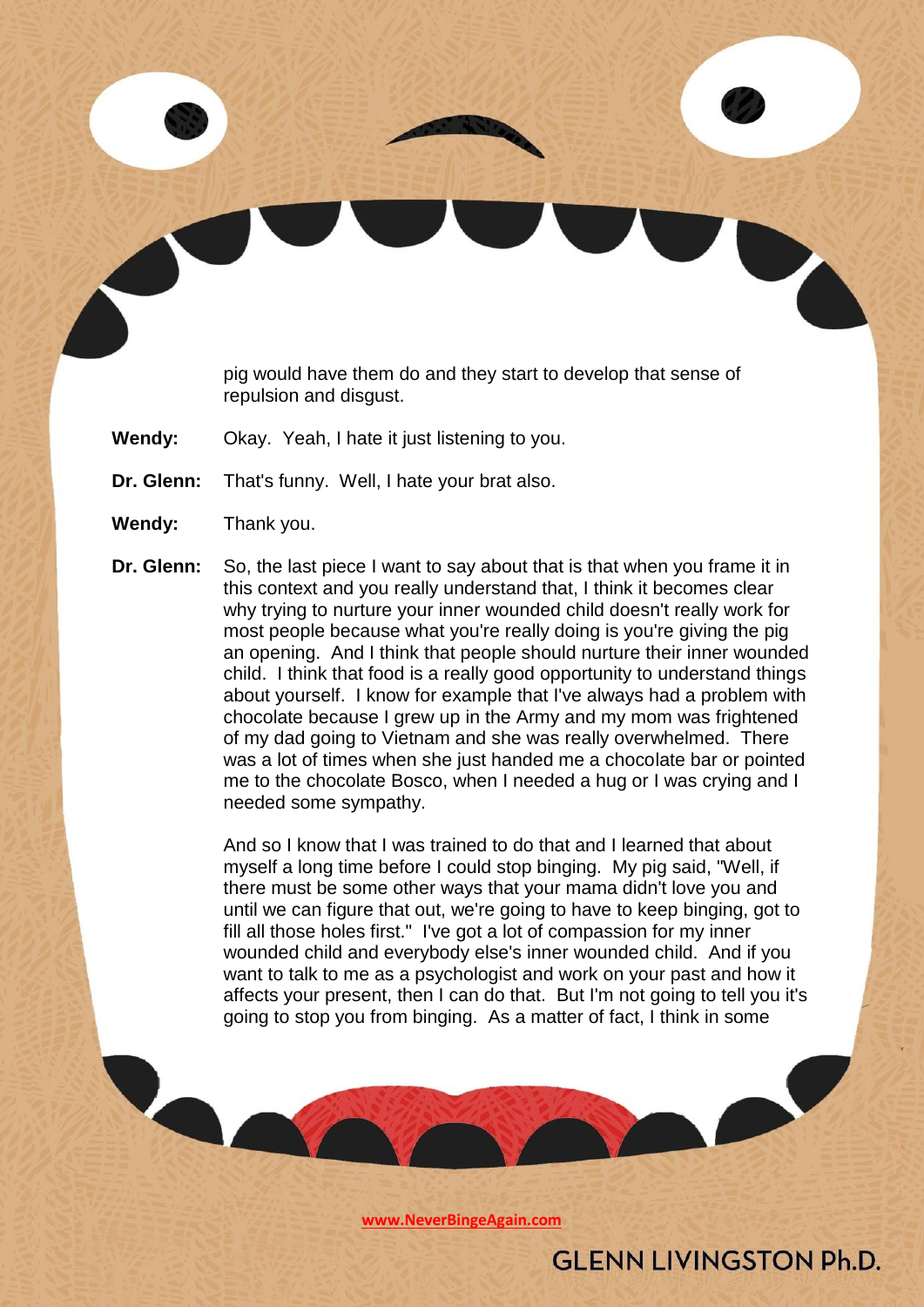ways it makes it worst. I got all excited and kept talking and talking. So, I'll stop for a moment and let the two of you comment on what you think about this slight deviation from the way that you guys see it.

- **Kathryn:** Yeah, I think it's great that you teach the repulsion. And I think we agree there that it's not that it actually has malice against you. It's seeing something inside you that does have malice. So, I think that some people might resonate with really viewing it as something that has malice against you. Some people might resonate with it being completely harmless. I think some people that I've talked to can resonate more with it not actually being a big deal at all, like, oh, it's just some neurons firing. I think that either way, you can understand it. Whatever feels more helpful to you I think would be the best.
- **Dr. Glenn:** Which is why we encourage people to read all three books/
- **Kathryn:** Exactly.
- **Wendy:** Right.

**Kathryn:** But I love what you said about the not needing to heal your inner child because I went down that route for so long. And I agree with you that it's very important to address your problems and your emotions and however you feel you want to better yourself in your life. But that's not going to stop this habit that's been wired into your brain. I mean, countless problems I tried to solve thinking it was going to take away this need to binge because in mainstream theory, you need to binge for some deep reason. And until you can find that reason, uncover it and solve it, you're going to keep needing to binge. But guess what? Even if you solve it, your brain is still wired to make you binge. So, it's going to find something else to use to justify a binge and it's going to keep

**[www.NeverBingeAgain.com](http://www.neverbingeagain.com/)**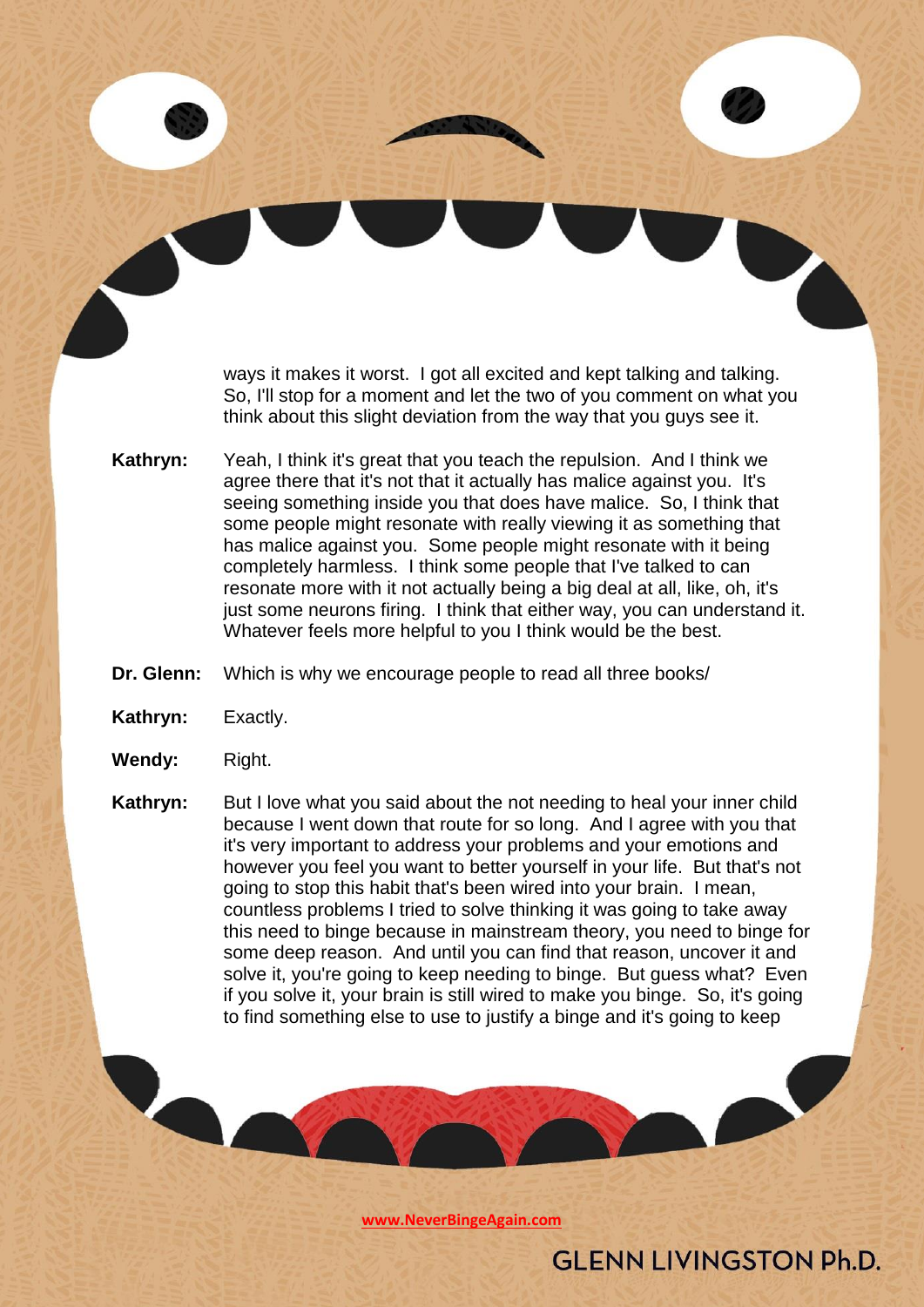creating this desire over and over no matter what you solve in the rest of your life.

**Wendy:** I think it's important listening to all of the excuses that that lower brain gives. It's hard to catch all of them. I mean, I use that as an excuse for a long time. I had a crappy childhood, so I deserve this binge. And this is sort of an entitled little thing, isn't it? I think that it deserves it, but it's sometimes hard catching the tricky excuses that it gives.

#### **Dr. Glenn:** Yes. And when you think you've caught them all, it gets busy making up more.

- **Wendy:** Yeah.
- **Kathryn:** Exactly.
- **Dr. Glenn:** That kind of leads to the next topic, which is actually developing a food plan and defining a binge. Talk to me a little bit about it in both of your ideology. How do you do that?
- Wendy: You start, Kathryn. I like your story on this.
- **Kathryn:** Okay, sure. Well, as far as defining a food plan and a binge, I try t get people to define the binge first. And binge eating is very subjective. I encourage every person to come up with their own definition of their binge and encourage people to make the distinction between binge eating, which is very problematic, creates the most pain in their life and really feels like a behavior that's completely out of control and is usually in very large quantity. I encourage them to distinguish that behavior from what I call less than ideal eating because everyone sometimes eats in a way that isn't perfect, that isn't the ideal, healthiest way to eat.

**[www.NeverBingeAgain.com](http://www.neverbingeagain.com/)**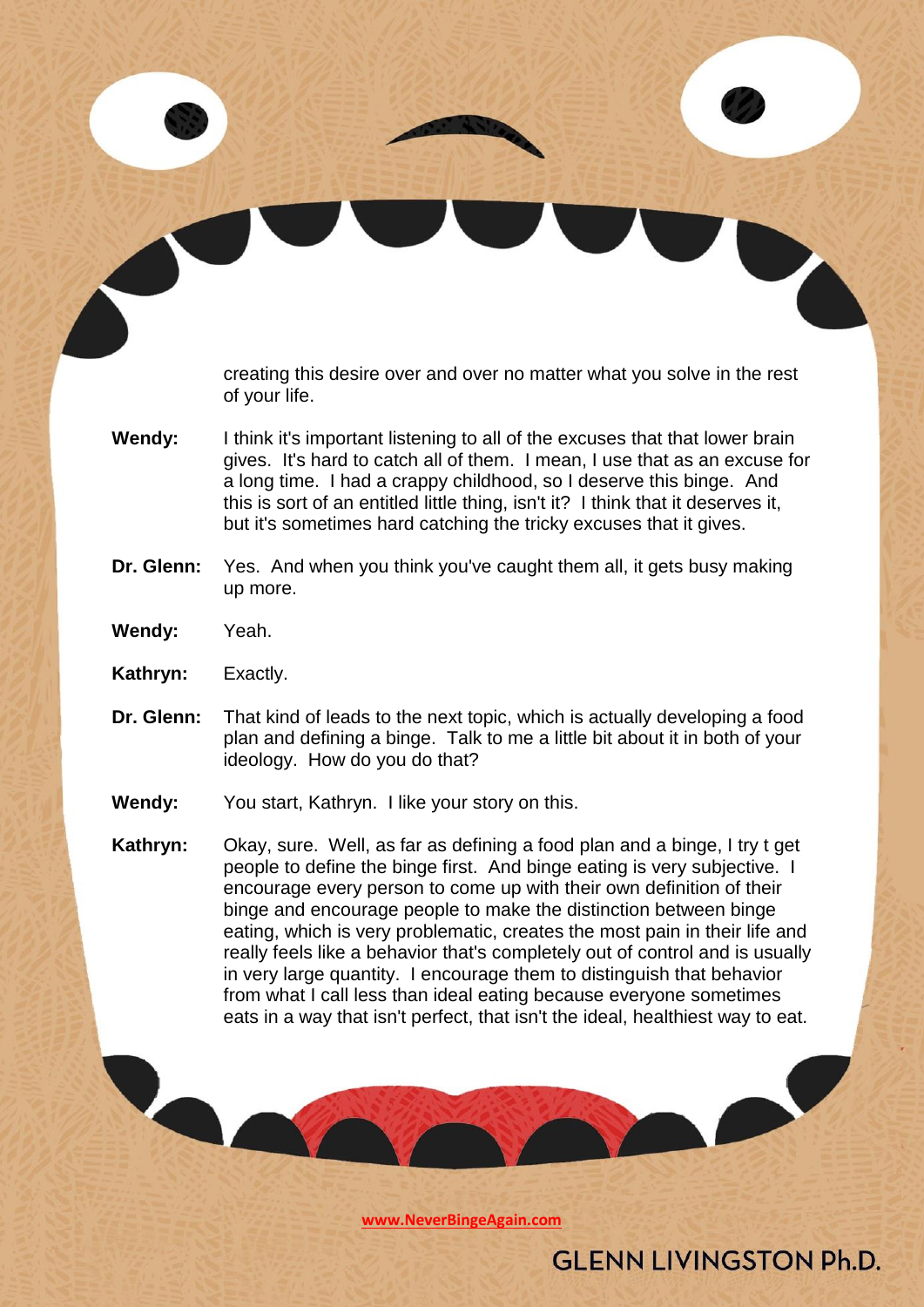So, I work with a lot of people who come from a strong background of restriction. So, in doing this, I'm trying to separate binge eating, just ways of eating that might not be perfect, but they might really get upset about because they come from that background of wanting to restrict and deprive themselves. So, I really try again to focus on just the binge eating first. I ask people, if you never binged again, what would you never do? Once they can come up with that, like, "I will never eat this, this and this out of the food pantry. I won't drive through fast food restaurants one after the other," just defining what a binge is for them.

So when you can define that, then any urges to binge can be recognized because you know what a binge is, so the urges that come to do those things must be disregarded. So, you still have to eat, right? So that's where it gets complicated because some eating habits might be less clear. But for my personal approach, I tell people not to worry so much about that right now while binging is being stopped. And then once binge eating is under control, once you've really reined in that really harmful behavior, then you can move on to using some other approaches or different ideas to rein in the overeating or just eating habits that don't make you feel the best. But to get away from deprivation and restriction and all that, I really encourage people not to worry too much about their other eating habits as long as they're eating enough, feeding their body adequately and then to ignore the urges to binge.

- **Dr. Glenn:** Very nice. Very nice. I haven't heard that before, Kathryn. That's wonderful.
- **Kathryn:** And my first book was mainly my story, but that explanation comes from the Brain Over Binge Recovery Guide.

**[www.NeverBingeAgain.com](http://www.neverbingeagain.com/)**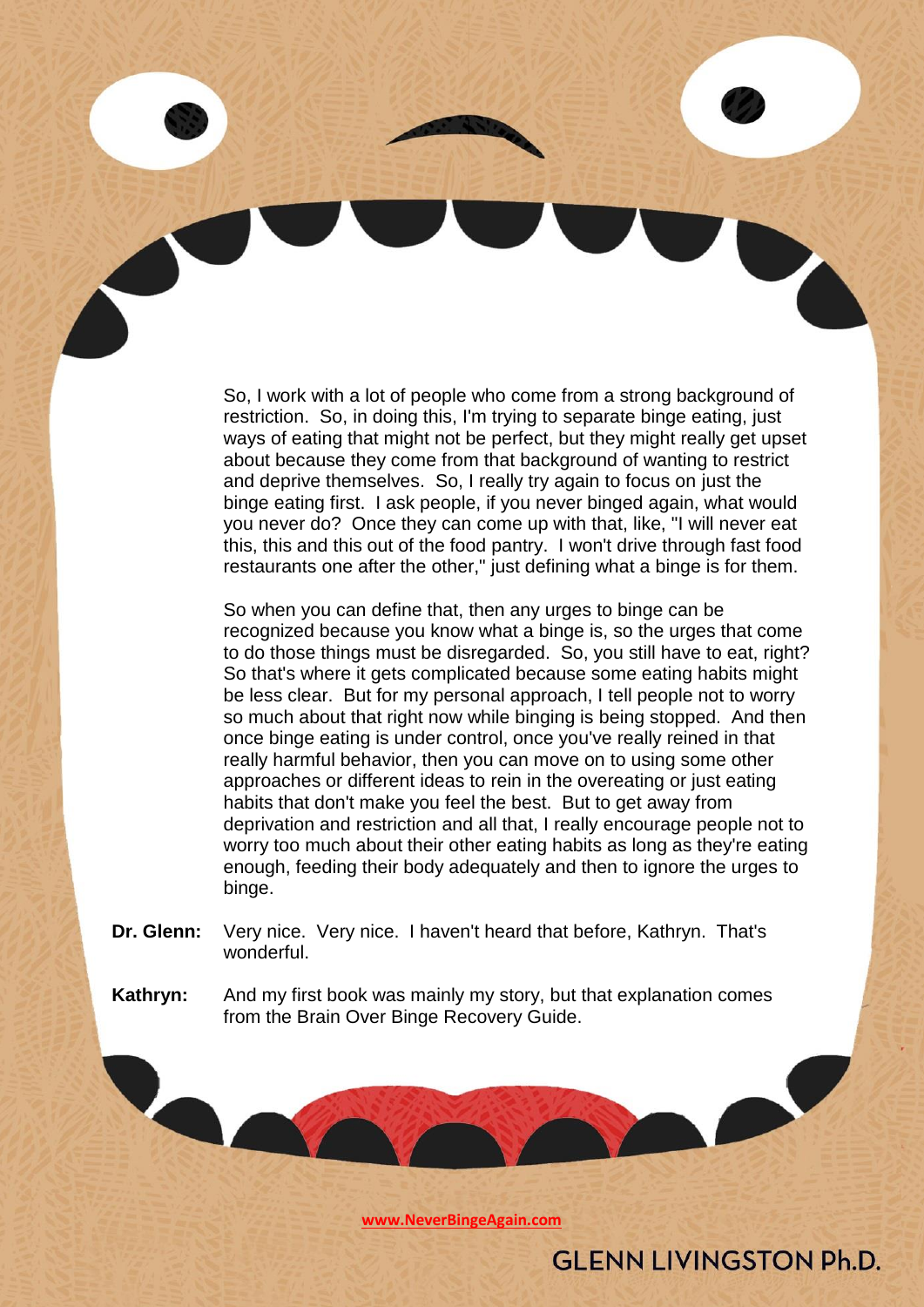- **Dr. Glenn:** And I have not read your second book, so I'm on that now.
- **Kathryn:** Okay.
- **Dr. Glenn:** Kathryn, what I really liked about what you described is that you're setting up a bit of a safety net, so that if they made a small mistake, that the pig can't tell them -- or the lower brain can't tell them, "Well look, you tripped the truth, so now it's time to go [inaudible 00:32:05] the rest of them out." The analogy I used with people to try to set up that protection, I tell them that I send a lot of contracts over the year because I spend a lot of times in business. And in most contracts, there is a clause that goes something like this, if any of the clauses in this agreement are found to be invalid, the rest of the clauses will hold fast and lawful.

It's almost like the attorneys are anticipating that there could be a problem and they're setting up a safety net so that the whole contract doesn't fall apart. I find that that is helpful to people because even though the plan is to never binge again and I thoroughly believe that we have to have that mindset of perfection forward-looking and a mindset of kind retrospection looking back if we do make a mistake. People make mistakes and it's really easy for the pig to say, "Well now, anything goes." And so I think we all have our ways of helping people to put in that safety net just in case, which is paradoxical because if you're never going to listen to the pig again, why would you need a safety net, but on a practical basis, people make mistakes, so we put in the safety net.

I think that ambiguity is the pig's best friend. So, I work really hard with people as they're developing their food plan to make sure they're really

**[www.NeverBingeAgain.com](http://www.neverbingeagain.com/)**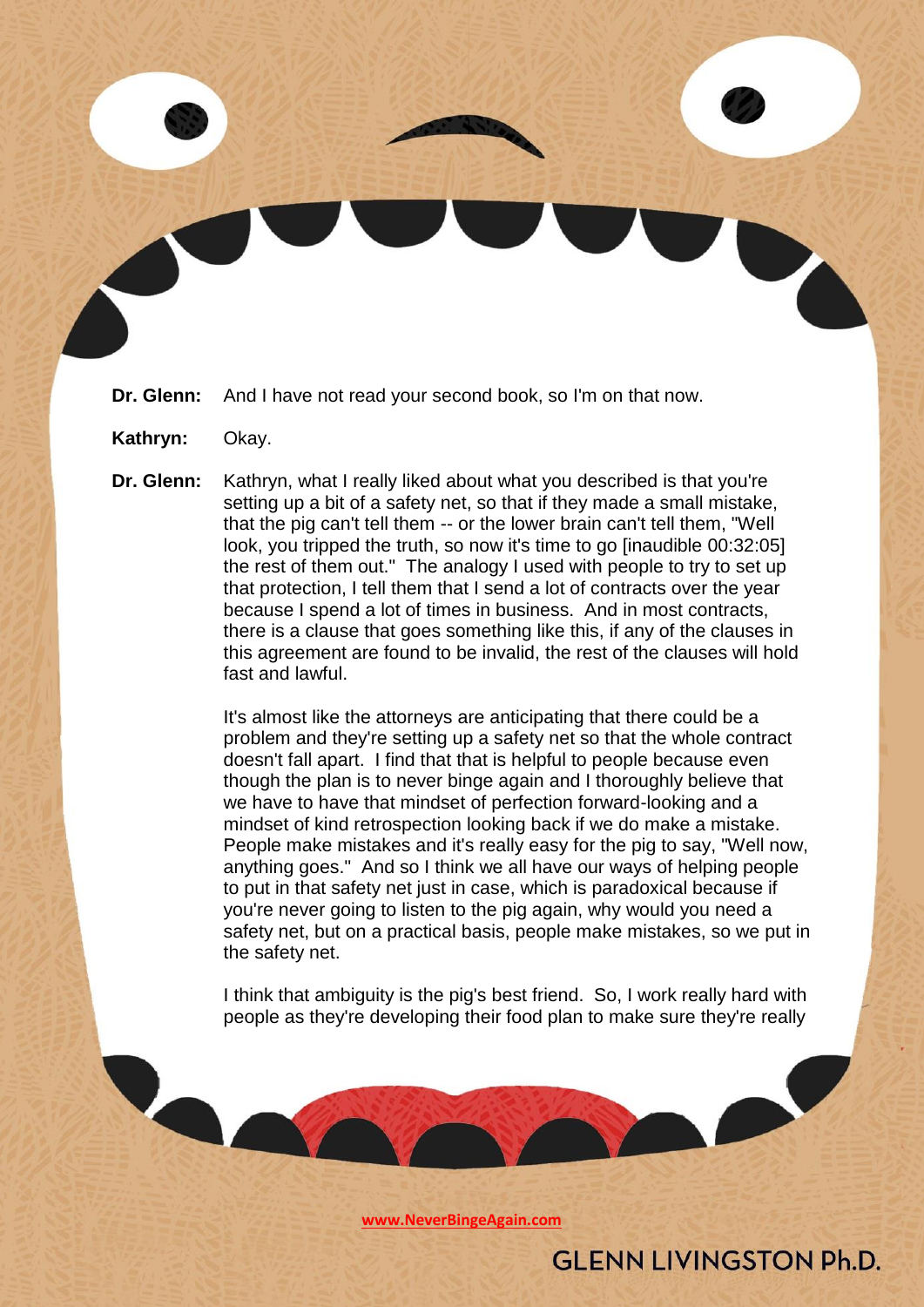setting up rules as opposed to guidelines. I think it's okay to have guidelines that guide you, for example, I won't eat when I'm not hungry and I'll stop eating when I'm full. But the problem with that is it's not really verifiable, observable behavior because how would someone following you around know whether you were hungry or you were full. It's really kind of subjective and it's well intentioned and it's a good thing to do, but it gives the pig too much wiggle room to get through.

So, I work really carefully with people to figure out more objective, observable behaviors like, oh maybe, it's that I put my fork down for 90 seconds before I go back for a second portion. Or, I'll only have one plateful at dinner, something like that that's more objective and clear so that the pig can't say, "Well, you know, you're really not that full. You've got room for X, Y and Z." Wendy, I think it would be your turn to say a little bit more about how you help your clients develop a food plan.

**Wendy:** Well, like I said before, it depends on what their goal is. If I have somebody that's obese that needs to lose weight for health issues, I'll do something different. But for the most part, I just have simple, basic rules that I try to teach them. For example, eating every two to three hours, making sure that they get a carb and a protein together, helping them learn portion sizes. I do something called the peace plate rule. I explained it in my book. I divide it up into a nine-inch plate into something that looks sort of like a peace sign, and that kind of helps them with portion control.

> Water is huge. I try to teach them to get enough sleep. Exercise is an interesting one too. I don't stress hardcore exercise, but activity and movement, maybe parking a little farther away in a parking lot or taking

> > **GLENN LIVINGSTON Ph.D.**

**[www.NeverBingeAgain.com](http://www.neverbingeagain.com/)**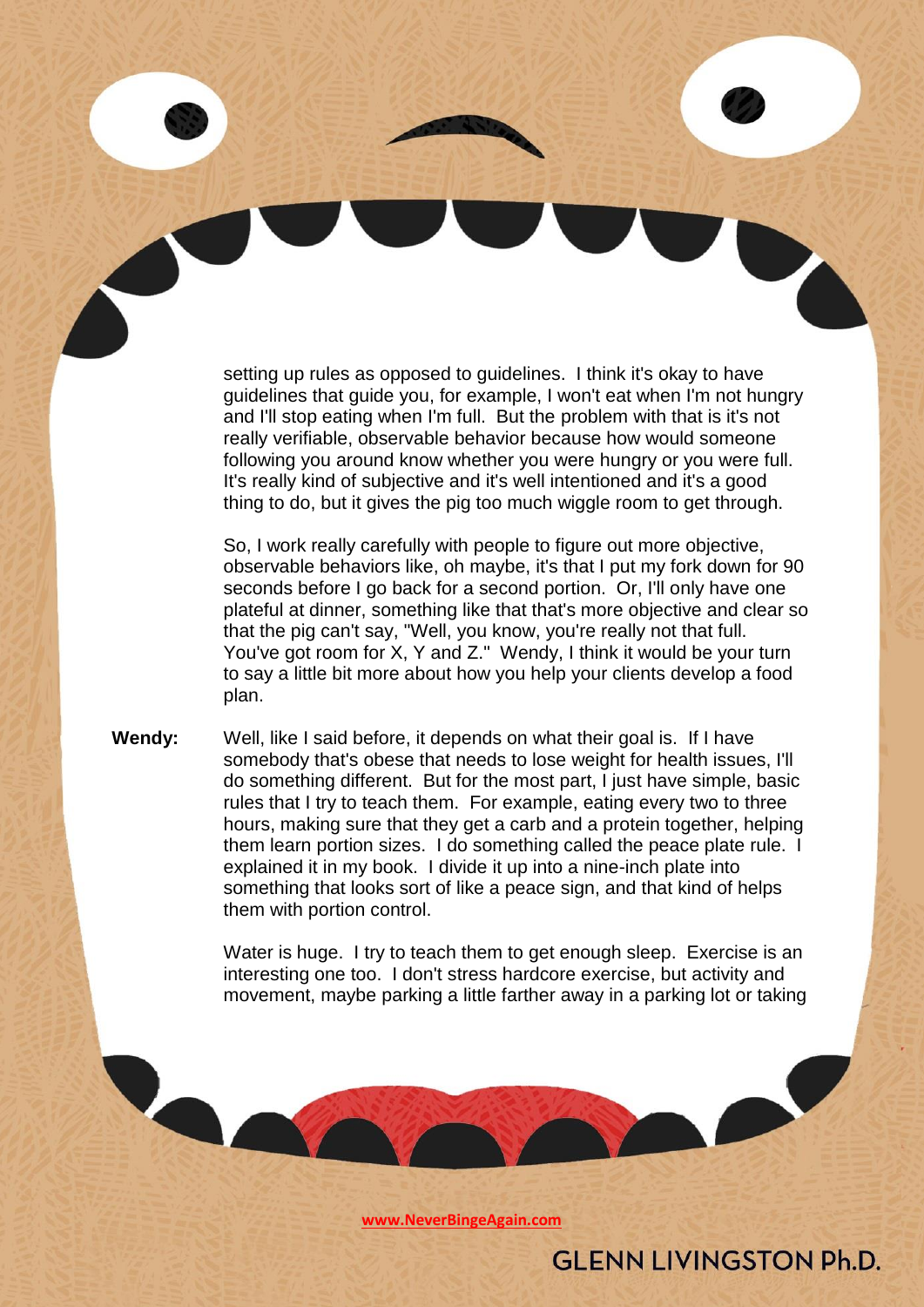the stairs instead of the elevator. So, I think the whole health, optimal living principle sort of all come together. Does that make sense?

- **Dr. Glenn:** Yeah.
- **Wendy:** I stress more just healthy living. I have a program that I use for my clients that want to lose weight and where we use meal replacements and it's more of a structured and restrictive plan, but like I said before, if they can't do that, then we just go to living these good, healthy rules. I think eating every two to three hours and making sure that they have enough protein in there is key because if a binger gets hungry, it's all over. It's really important to make sure that you're not stuffed, but that you're not hungry either. I kind of like the intuitive eating scale, one to five, try to keep them at about a three.
- **Dr. Glenn:** Nice. Kathryn, is there anything else you'd love to say before we move on?
- **Kathryn:** Yeah. I love hearing both of your opinions on helping people learn to eat because it is so it's not a black and white addiction when you can just quit it and you're done with it forever. You obviously have to get up every day and eat. And I love that Wendy just teaches some healthy guidelines and you help people, Glenn, really define how they want to eat in a way that works for them. I just think if any of our approaches can be used, different pieces of our approaches could be used, the most important thing is that you develop a plan that works for you and feels right for you.
- **Dr. Glenn:** And I believe that the most important thing is that you keep getting up until you get it. From the bottom of my heart -- I think I could speak for the three of us -- from the bottom of all of our hearts, as much as it

**[www.NeverBingeAgain.com](http://www.neverbingeagain.com/)**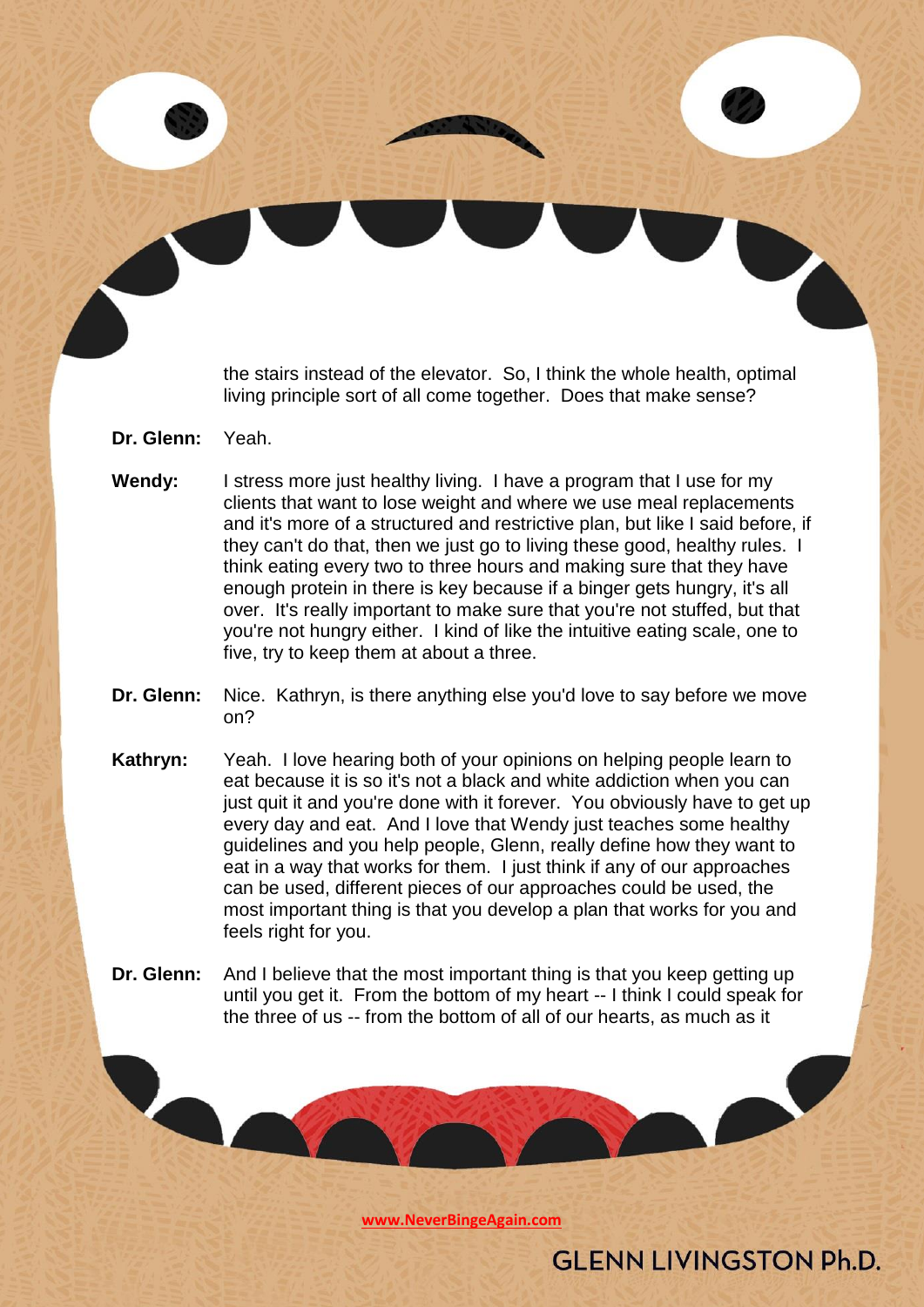feels like you'll never get it. As much as it feels like you're lost in some abyss and there's a gun to your head and it's forcing you to do this, you absolutely, positively, 100 percent can do this. I really, really mean it. I find it helpful to tell people that also because I really want you to. I really, really want you to. It means the world to me when people recover.

- **Kathryn:** Yeah, I totally agree.
- **Wendy:** Yeah. If I can do it, anybody can do it. There's hope. I didn't have hope for a long time. Your books gave me hope, so thank you.
- **Dr. Glenn:** I think all of us suffered for years, right?
- **Kathryn:** Yeah, I did. I was about six years of binge eating, not as long as a lot of people. I was lucky enough to get these principles when I was still pretty young.
- **Dr. Glenn:** Mine was about 30.
- **Kathryn:** So yeah. That was long. I feel very fortunate, but it sort of became my mission since then. It was about 11 years ago that I've recovered that it's just been my mission since then to spread as much as I can and help as many people as I can because I've known how painful it was to be there and I just don't want other people to have to go through that.
- **Dr. Glenn:** That's my mission too. Well, okay, just 100 percent clarified, could we just talk about the specific techniques that we use to recognize and ignore the lower brain?
- **Kathryn:** Yeah, absolutely.

**[www.NeverBingeAgain.com](http://www.neverbingeagain.com/)**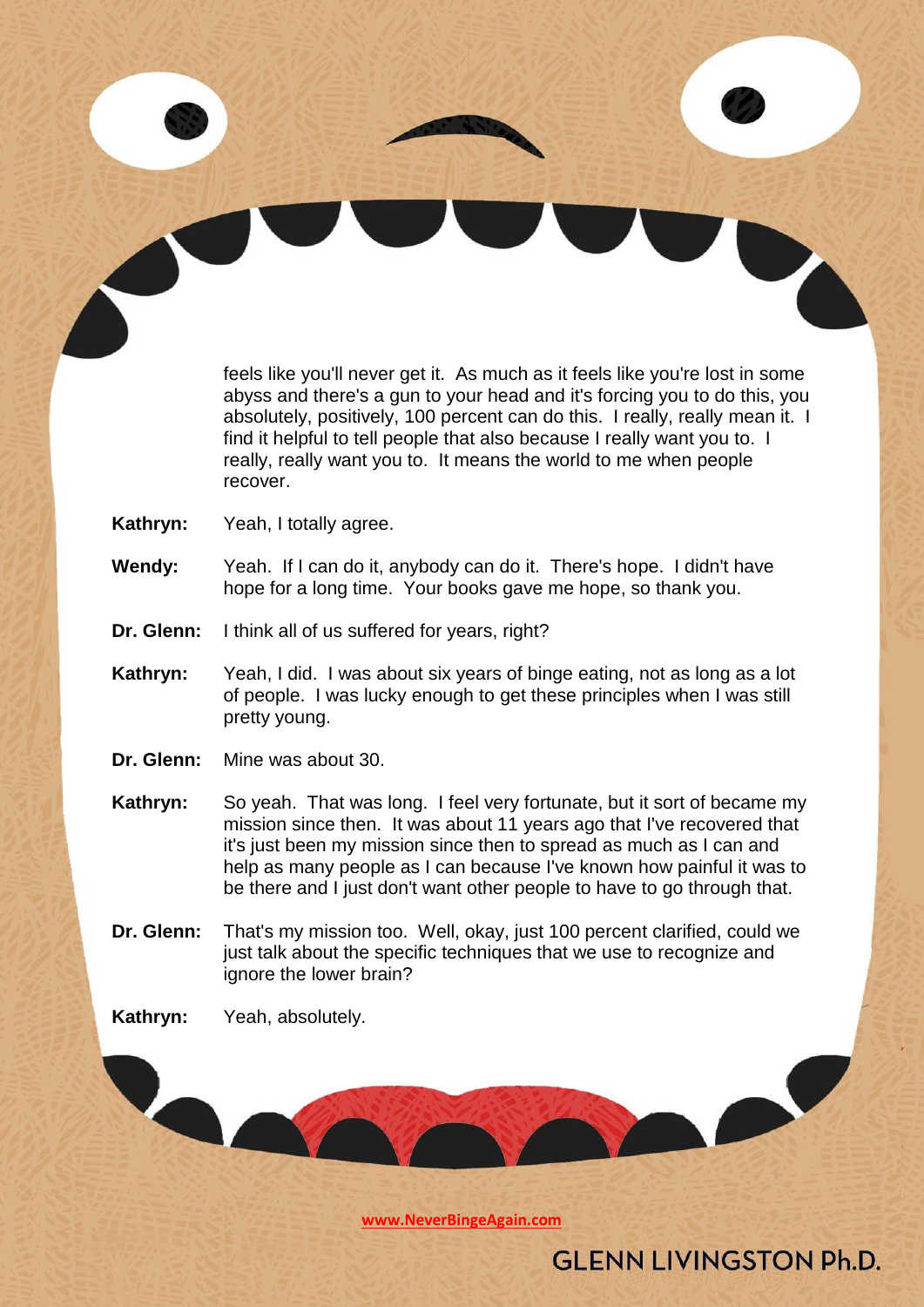**Wendy:** Sure.

- **Kathryn:** Why don't you go first this time, Glenn? We've been going first every time.
- **Dr. Glenn:** Okay. Mine is relatively simple. You strive for eliminating all ambiguity from your food rules. And a food plan in my nomenclature is the collection of food rules that protects you and provides you with a nutritionally complete and satisfactory plan where you can accomplish all your health goals and stop you from binging. And with that clarity, you say, okay, there is this inner enemy that I've got. I call mine the pig. And anything that's even one bite or swallow off of your food plan is a binge. And the food itself that's off of the plan is pig slop. And when you hear the pig telling you that you should have some food off of this plan, that's a pig squeal and basically you just stop listening to farm animals tell you how to eat and how to live.

And if you happen to hear the pig squealing, you say, "Well, that there that you're squealing for is pig slop and I don't eat pig slop. I don't listen to farm animals. And pig slope belongs in a pig's trough and not on a human's plate." I'm always a little embarrassed when I tell people this because I'm such a sophisticated psychologist and I've done all this sophisticated things. But that's what works for me and that's what works for my clients. I don't --

- **Kathryn:** We're talking about the lower brain and it's not very sophisticated, so it makes sense.
- **Dr. Glenn:** Exactly. You don't have cravings your pig does. A craving is the desire to eat something off your plan. You don't have those, your pig

**[www.NeverBingeAgain.com](http://www.neverbingeagain.com/)**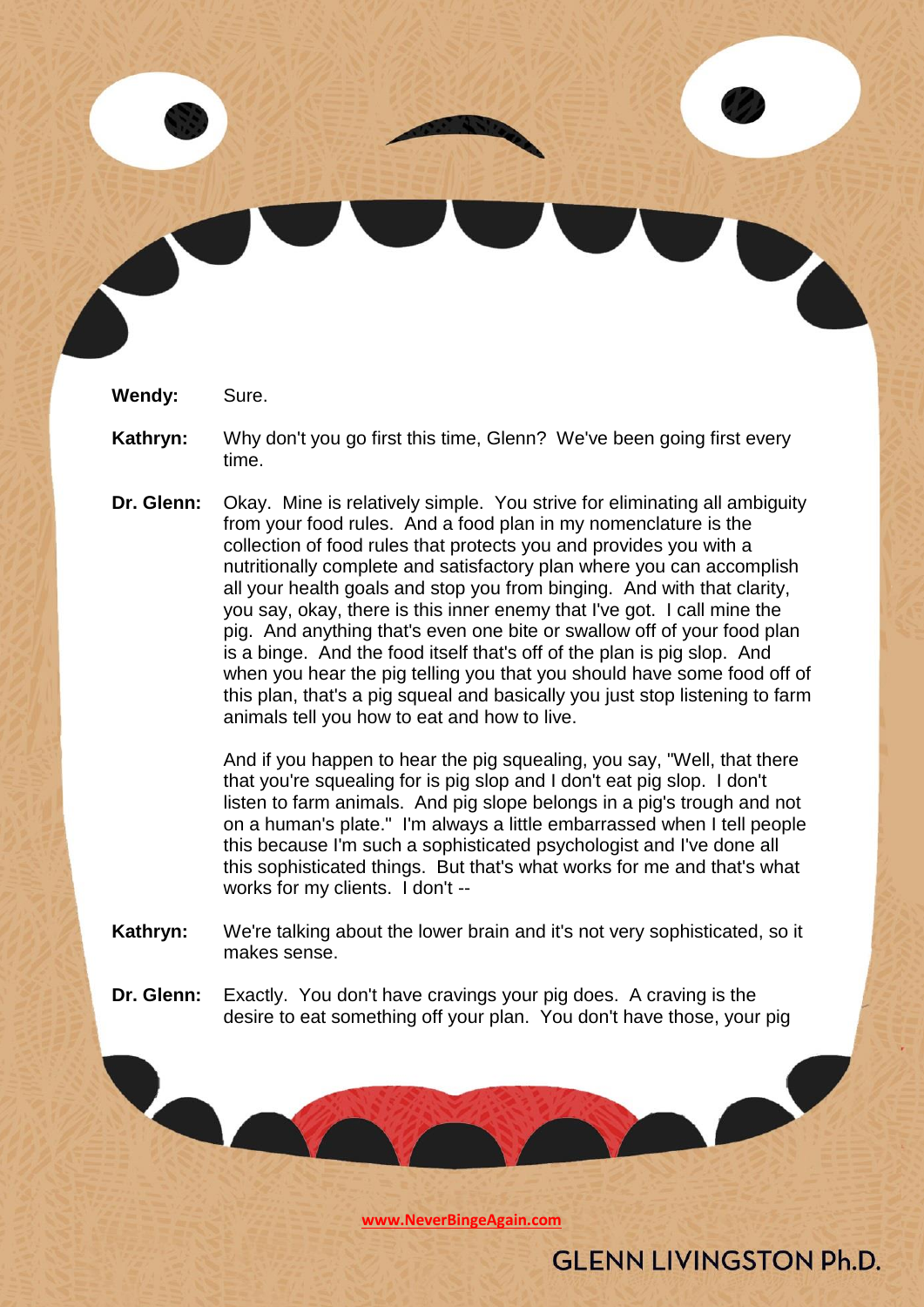does. You have 100 percent confidence that you'll never eat pig slop again and your pig has other ideas. I think Jack Trimpey called this a lurking presence. You can't get to the point that you feel absolutely confident because the brainstem is always there. And every now and then, it will lunge at something. But you can solve that problem by artificially declaring that all of those urges, all doubt, all uncertainty comes from the pig. And so you're a hundred percent certain and your pig has other ideas. And the more you kind of get that algorithm, the more you consistently shift the language of, "Oh gee, I'm afraid I might have to eat this, or I really want to eat that too. Oh, it's the pig that wants that and that's pig slop. I don't eat pig slop." The more you shift that, the easier and easier it gets and the more permanently the pig stays in its cage. That's my basic technique.

**Wendy:** I love that. What worked for me is when I read in Kathryn's book how she sat and just listened to her two brains having a conversation with each other. I did that. I went and I sat on my couch. It was so weird. I'm almost 50 -- I guess I was 45 or whatever at the time and it was the first time that I realized that I had two separate voices in my head. And it actually worked for a little while. I quit binging for a couple of weeks. And then I started back up again and I realized it was different though. This time, my binges were more conscious because I could hear that voice and I w as making a conscious decision to ignore it. And I tried so many different things.

> I read a study on habit reversal. And so I thought that I could just replace my habit, my action with something else. And so I tried everything. There's three parts to a habit. You have the trigger or the cue and then you have the action or the routine and then you have the reward. In a lot of circumstances like nail biting and different habits like that, they can replace the routine with a different habit. For example,

> > **GLENN LIVINGSTON Ph.D.**

**[www.NeverBingeAgain.com](http://www.neverbingeagain.com/)**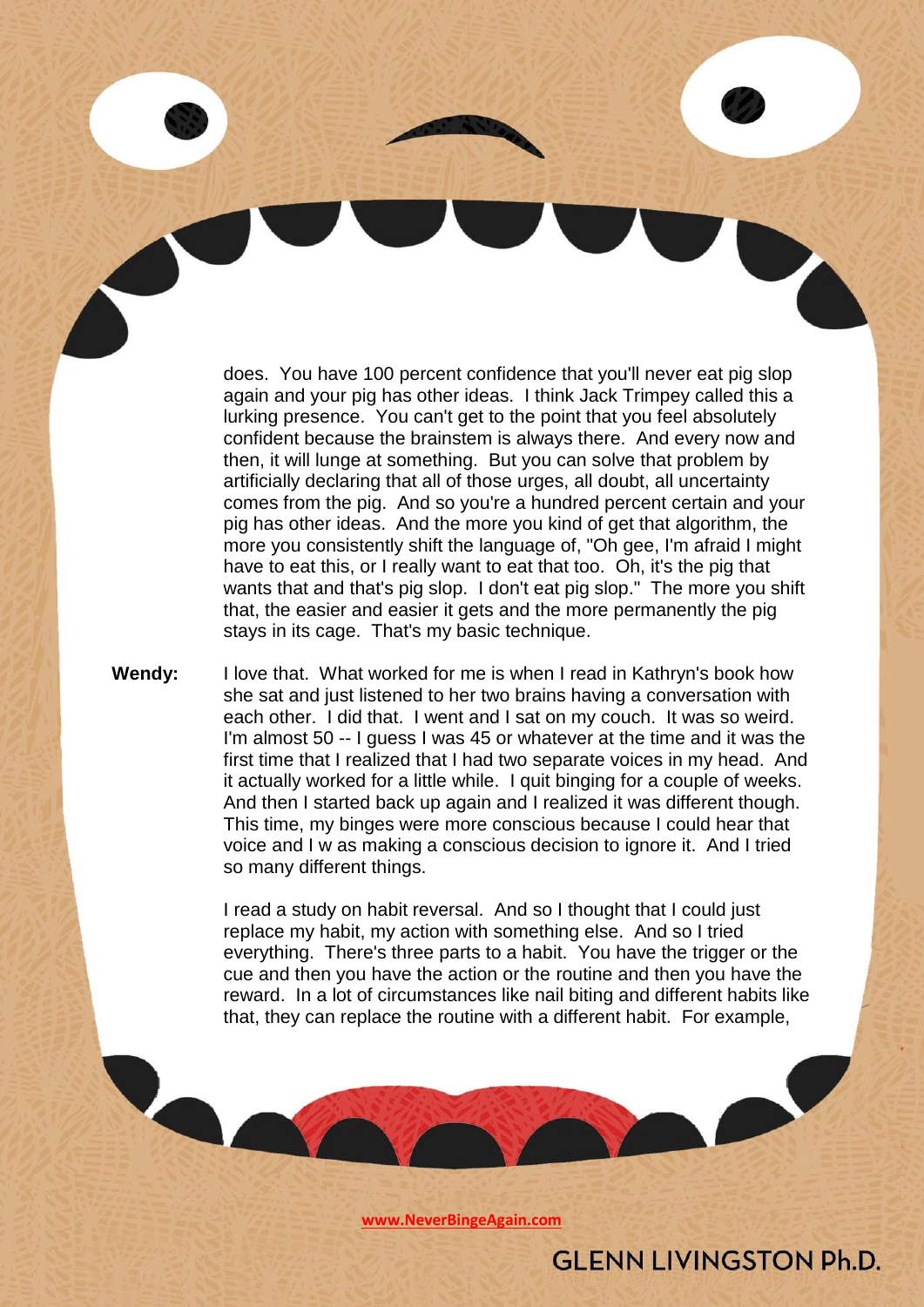my daughter used to bite her nails. And now, instead of biting her nails, she clips her nail on her front tooth. It just sort of replaced that routine. But what I learned was that in addictions, we don't have rewards. There is no reward. Instead, it's the urge that continues that loop.

That's when I realized, yeah, I need a reward. Because I would try things like doing push-ups or taking a walk and none of that stuff worked because there was never the same reward that I got with a binge. And so, what I started doing was tracking my triggers. So, either when I was about to binge or after a binge, I would write down - sometimes it was the time of day. Sometimes it was a fight with one of my kids. Whatever it was, I wrote that down. And then I would force myself to consciously acknowledge that whatever it was the lower brain had said, whatever it was that gave me that urge. And then I would consciously ignore it.

And then I found this silly little clicker thing, like a counter. And so every time I consciously ignored that urge, I would give myself a click. And it turned into this little game, like me against the urge. And so that's what I write about in my book. And I know that's helped a lot of people. It's like with any of this. You need to find what works for you. The pig has helped me so much recognize a lot of those squeals. So, maybe even it's important that we implement all of these ideas. Maybe it depends on the day that you use whatever you can to overcome this addiction, whatever you want to call it. So, that's worked for me.

**Dr. Glenn:** Wendy, I love your technique and I'm running into people who are using it and they love it also. I'm glad that you invented it and decided to share it.

**[www.NeverBingeAgain.com](http://www.neverbingeagain.com/)**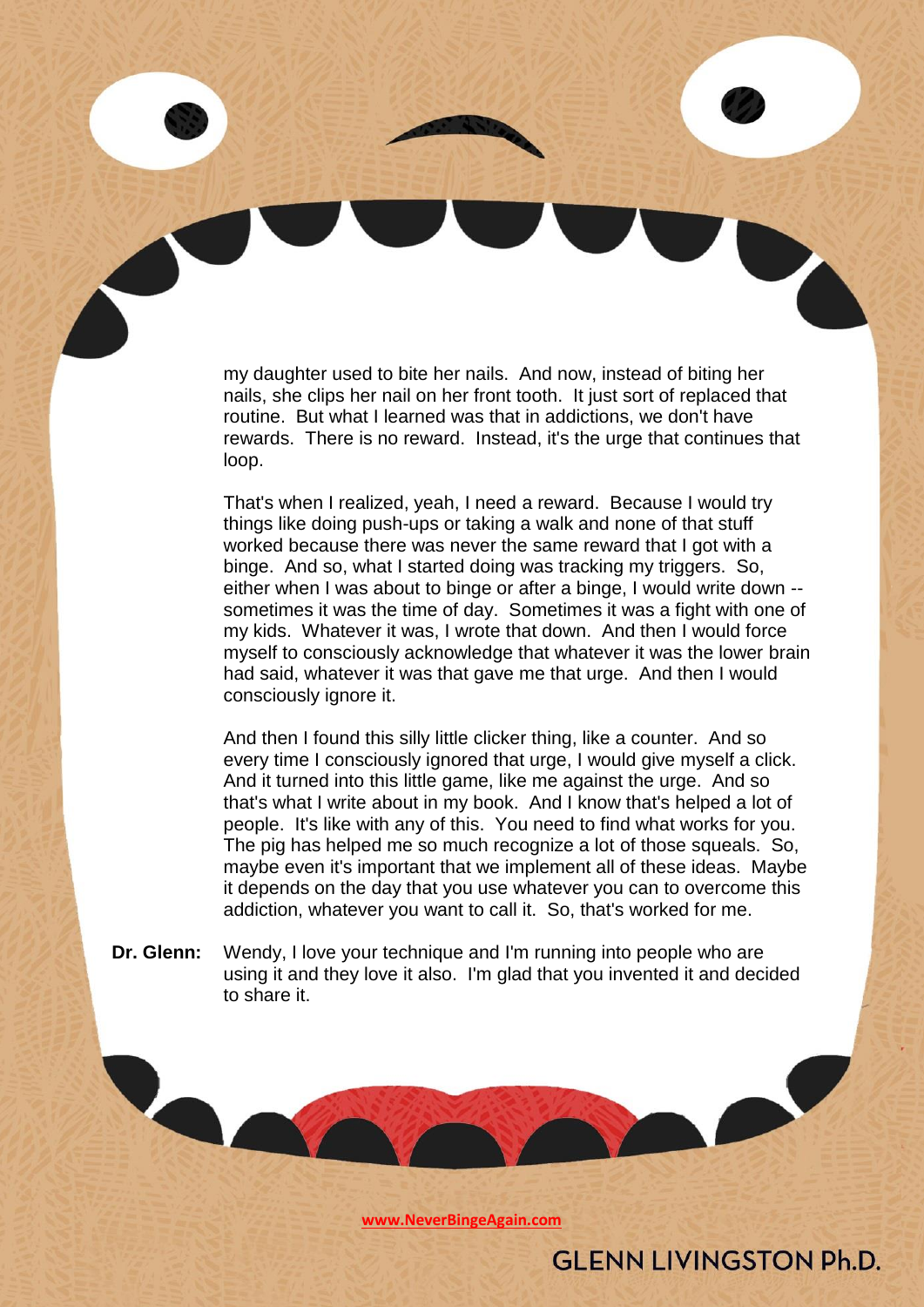**Wendy:** Thanks.

**Kathryn:** Yeah, it's great, Wendy. I love that you use the reward component because that's just so motivating and a lot of people really need that. So yeah, you've added so much to this field of helping people stop binge eating. I really appreciate that.

> Okay, my core technique as far as when I teach people how to stop binging is based around two basic goals, very simple goals. The first is to dismiss the urges to binge and the second is to eat adequately. We've already talked about the eating adequately part and how it's important to nourish your body and not be in a starvation state because that really makes it impossible to dismissing urges.

And the word "dismissing" really requires a little more explanation. I used to say "resisting", but I find that it just didn't really resonate with people because they turned it into a battle and a fight and that's really not useful. The more you try to fight an urge and the more you try to give logical reasons to not binge and the more you try to willfully distract yourself and the more it turns into a willpower battle, the more likely people are to get tired and to just binge because they just want it all to stop.

The word "dismissing" comes from a place of realizing that the urges are harmless, that they're powerless, that they're meaningless. They don't deserve any attention or value. So, it's basically when your alarm goes off and you don't want to wake up and you just press dismiss because you're just ignoring it. You're giving it no value. You're not thinking that it means something to you. So, it's kind of like a false alarm, these urges are.

**[www.NeverBingeAgain.com](http://www.neverbingeagain.com/)**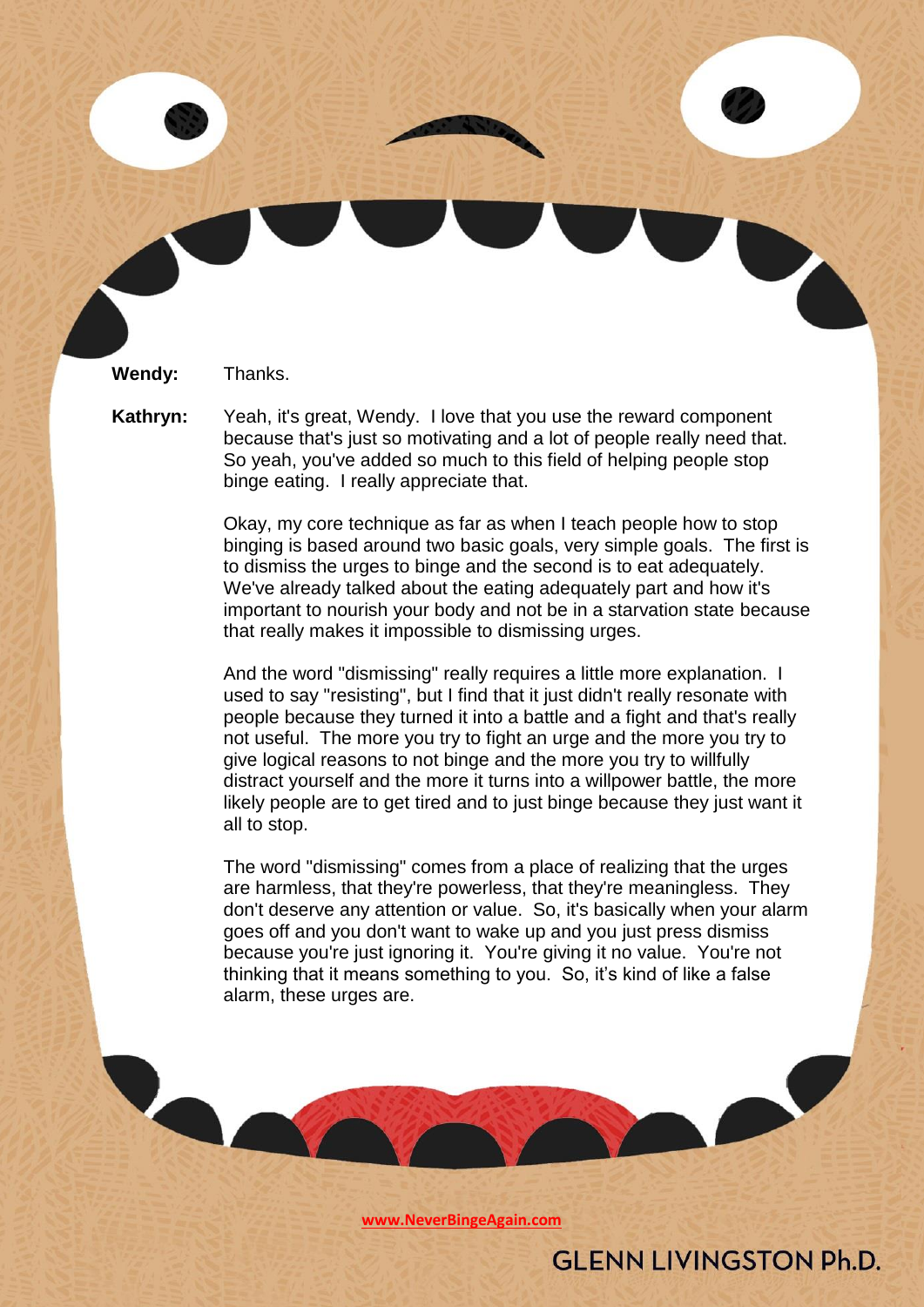So that's basically what I teach people. I teach the five components of dismissing urges to binge, and the first is to view the urges to binge as neurological junk. And that's sort of what we've been talking about as far as it's a habit and the urges come automatically. It's not your fault, but this is just the reality of your brain right now. But that the urges are basically false messages, that they're just junk from your brain. They're just stuff your brain is getting out there and it doesn't have any great meaning or value to you.

The second component is to separate the higher brain from the urges to binge, meaning to know that this neurological junk, these urges are not really you. This is just your primal brain, your lower brain doing what it's been taught. The third component is to not react to the urges, to stop reacting. And the reaction is just fighting it or getting really emotional about it or just trying to battle it and letting it get you upset or angry. Because when we have all those reactions, we want to binge to make it go away. Most of the time, a binge is just to get relief from this urge. But the more you can step back and not react to it and just let it flow through you and accept that experience without reacting to it, the more you can let it pass.

The fourth step is really the cure and it sounds overly simple, but stop acting on urges to binge. And that's the cure because to develop a binge eating habit, you have to act on urges to binge to develop these strong pathways in your brain that drive the behavior. So, to decondition that habit, to erase the habit, you have to not act. You have to feel the urge and not act. And when you do that, the brain learns. When it comes to the brain, what you don't use, you lose. It's this basic concept called neuroplasticity that is well-researched concept that the brain changes based on the actions we take. And in this case,

**[www.NeverBingeAgain.com](http://www.neverbingeagain.com/)**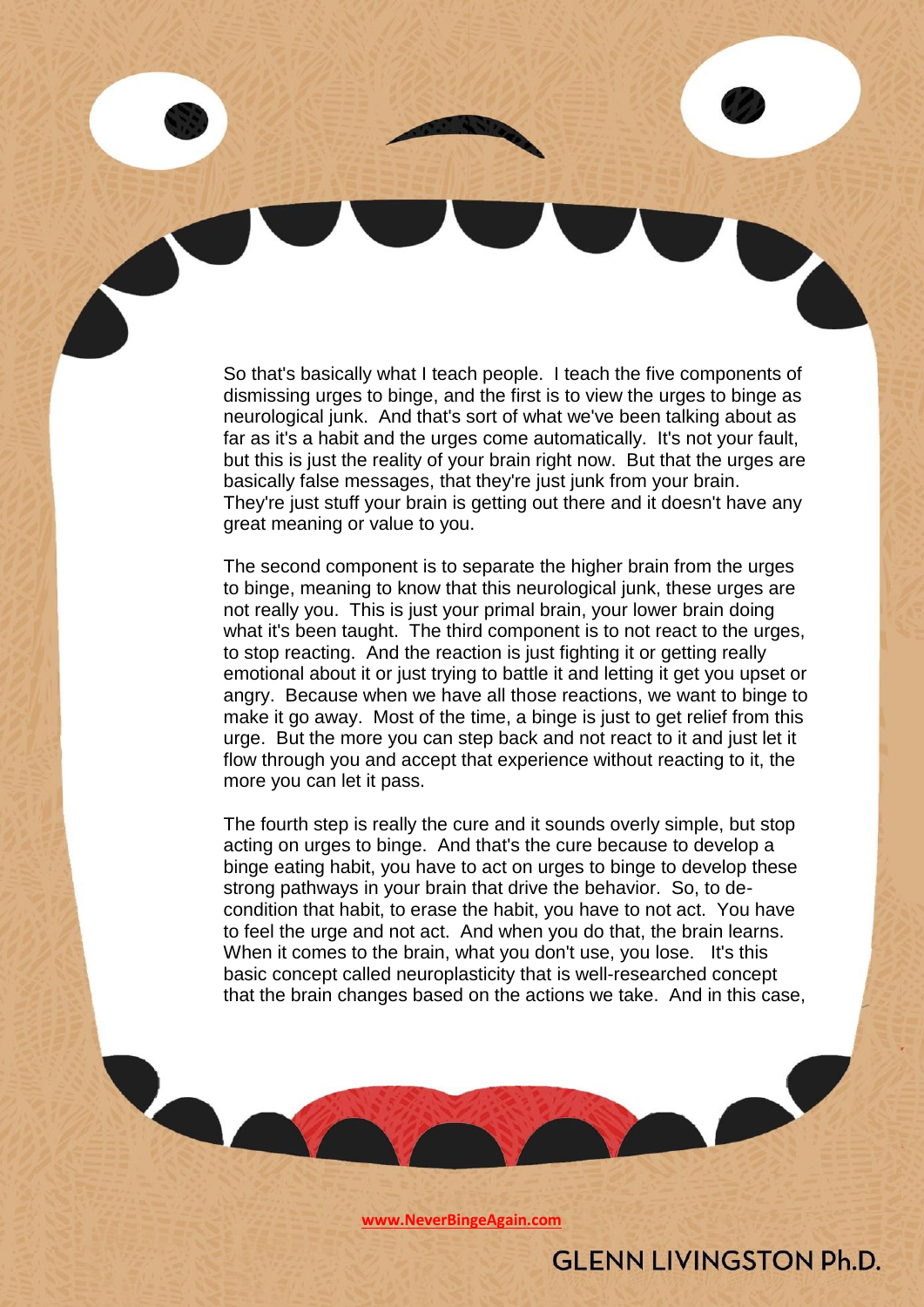we're not acting and then the brain will stop sending urges to do that action.

- **Dr. Glenn:** I just want to say, I think that's such an important paradigm shift because in some ways then, you can almost welcome an experience of having an urge because it's an opportunity to deprogram yourself. You have to go through those experiences in order to deprogram yourself. So, you almost get a little bit excited that okay, well, as I go through these five components, I'm actually going to be less likely to binge in the future. Anyway, I didn't mean to interrupt your flow, but I just had to say that.
- **Kathryn:** It actually led me exactly to my fifth step, which is to get excited. And it's sort of a bonus step, but it's just what you said. Getting excited about new change, new learning really kind of cements that learning in your brain. It's why we praise babies and children for doing good things because when you're excited about something, it's like glue that holds this new habit together. So, getting excited is kind of a bonus, but that's my fifth step, that every time you do have an urge and you don't act on it and you let it past and get excited about it, oh my gosh, you're on your way to creating a new habit in your brain and you're on your way to these urges going away and stop bothering you and just to be able to get on with your life.
- **Dr. Glenn:** And as Sartre said, everyday is an opportunity to remake our self and this is how the remaking happens.
- **Kathryn:** Exactly, yes. So that's my basic dismissing urges and then the other component is eating adequately. And the basics are just you need to eat enough to nourish your body. But in my second book, The Recovery Guide, going to a lot more detail because people often have

**[www.NeverBingeAgain.com](http://www.neverbingeagain.com/)**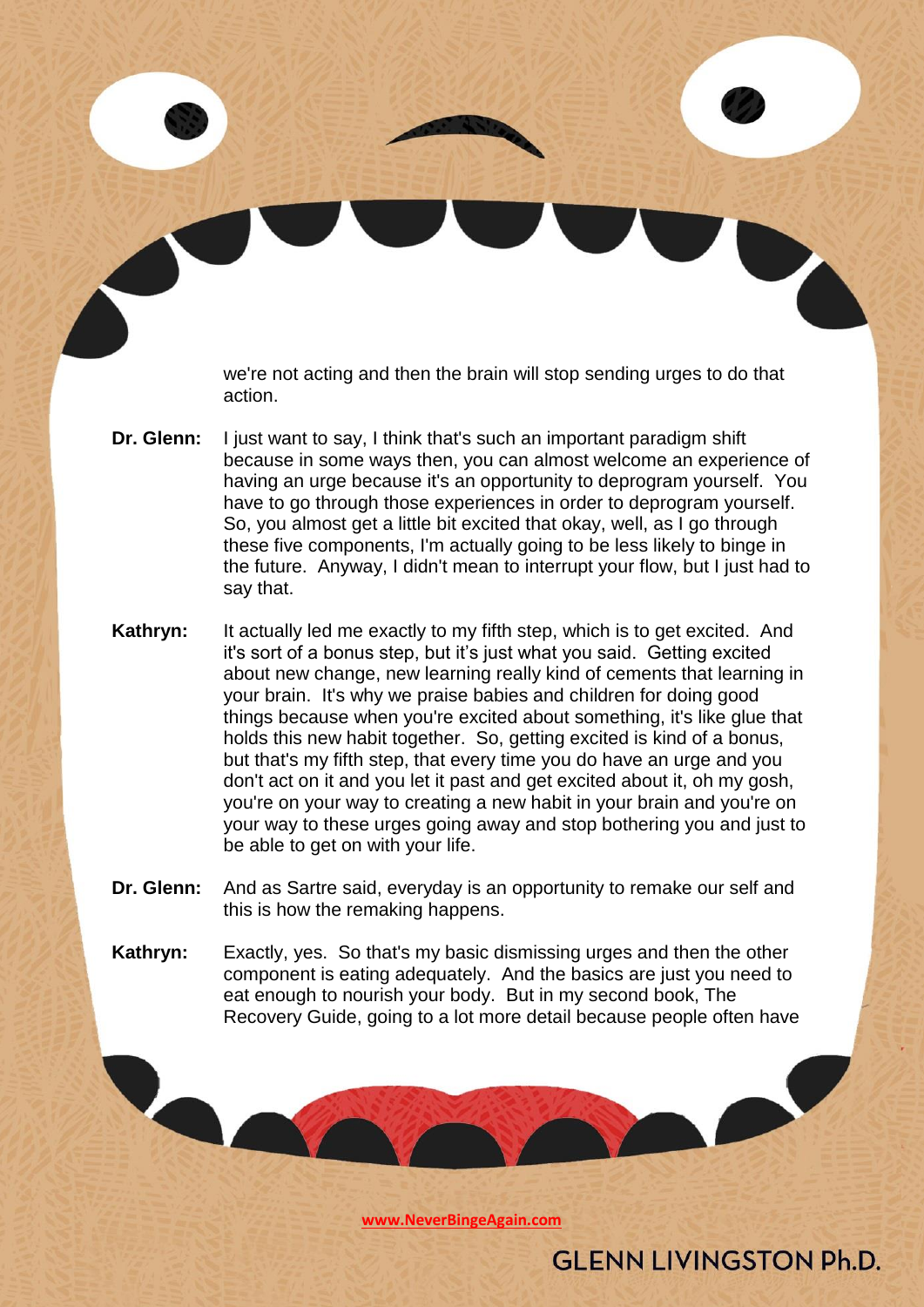questions about overeating. And I think a lot of your ideas, Glenn and Wendy, could apply in helping people really develop a plan of adequate eating that helps them. And I call it adequate because it doesn't have to be perfect, ideal, healthy all the time. It just has to be enough and it has to be good enough, then you can make whatever changes you want once binge eating is gone. It really frees you up, frees up your mental energy. It frees up your physical energy to really make other changes in your life that just could lead to a better life.

- **Dr. Glenn:** It's amazing what you can do with your life when you overcome the binge. It's amazing what you can accomplish and how much more presence you are and what happens to your relationships and your workability and even how your nieces and nephews and children and pets are to react, that's really amazing. Wendy, do you want to see anything more about the core technique?
- **Wendy:** No. I'm learning so much just listening to you guys. Wow! That's all I have to say. Wow!
- **Dr. Glenn:** Wendy is a really good fan.

- **Kathryn:** So many of her own amazing ideas too. She's just very humble about it.
- **Dr. Glenn:** Yes. That's what I was trying to say. We're going to have to figure out how to say more really nice things about Wendy because she's a little shy about it. Last but not least, I was hoping we could talk a bit about how you work with people to help them recover when a binge happens.
- **Wendy:** How do I say it? You don't say it's a binge. You just say -- I just tell my clients to say, "Well, that was normal." Any kind of healthy eating, then

**[www.NeverBingeAgain.com](http://www.neverbingeagain.com/)**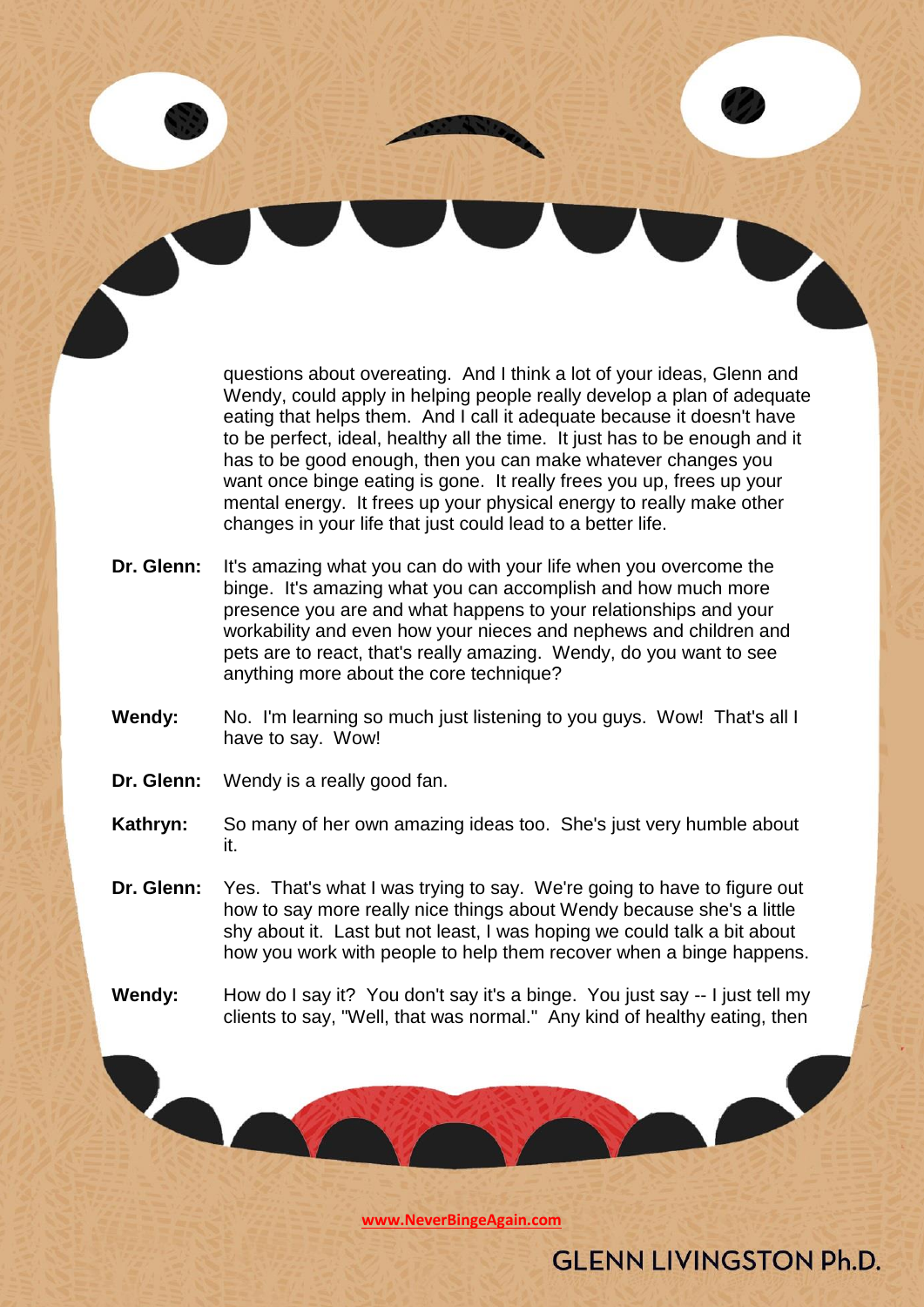that's the bonus. Just don't even think of it as a binge. Pat yourself on the back and be glad you only ate three cupcakes instead of four.

- **Dr. Glenn:** So, catch yourself in the moment. Use the present moment to be healthy and move on. Just get right back on.
- **Wendy:** Exactly. You know, I just finished reading this book called The 15 Commitments of Conscious Leadership. And it talks about leadership. He talks about living above the line versus living below the line. And somebody living below the line is somebody that is involved in gossip and drama and low emotional intelligence. Somebody that's above the line, that takes personal responsibility, doesn't blame other people, they're not victims. And so, this applies to our physical stuff as well, if you ask me. And that's specifically for leadership training.

But I know that our natural carnal tendencies are to be below the line, whether it's emotionally or physically. And so, we are often going to eat unhealthy. It's just human nature. It's how we are. Above the line, that's the healthy eating part. And so, it's not that we're not going to drift below the line, we are going to drift below the line, but it's how quickly we can shift back above the line. So, we can catch ourselves and instead of binging and then saying, "To hell with it, I'm going to binge for the next week," if you can get to where you can just shift quicker, then you're going to be fine. And that's like what I said before, that if you can be healthy 90 percent of the time, you're in great shape. And so it's not about the drift, it's about the shift.

**Dr. Glenn:** That sounds like a t-shirt.

**Wendy:** Yeah. Thank you. I don't even remember what his name is, but that is a great book, 15 Commitments of Conscious Leadership.

**[www.NeverBingeAgain.com](http://www.neverbingeagain.com/)**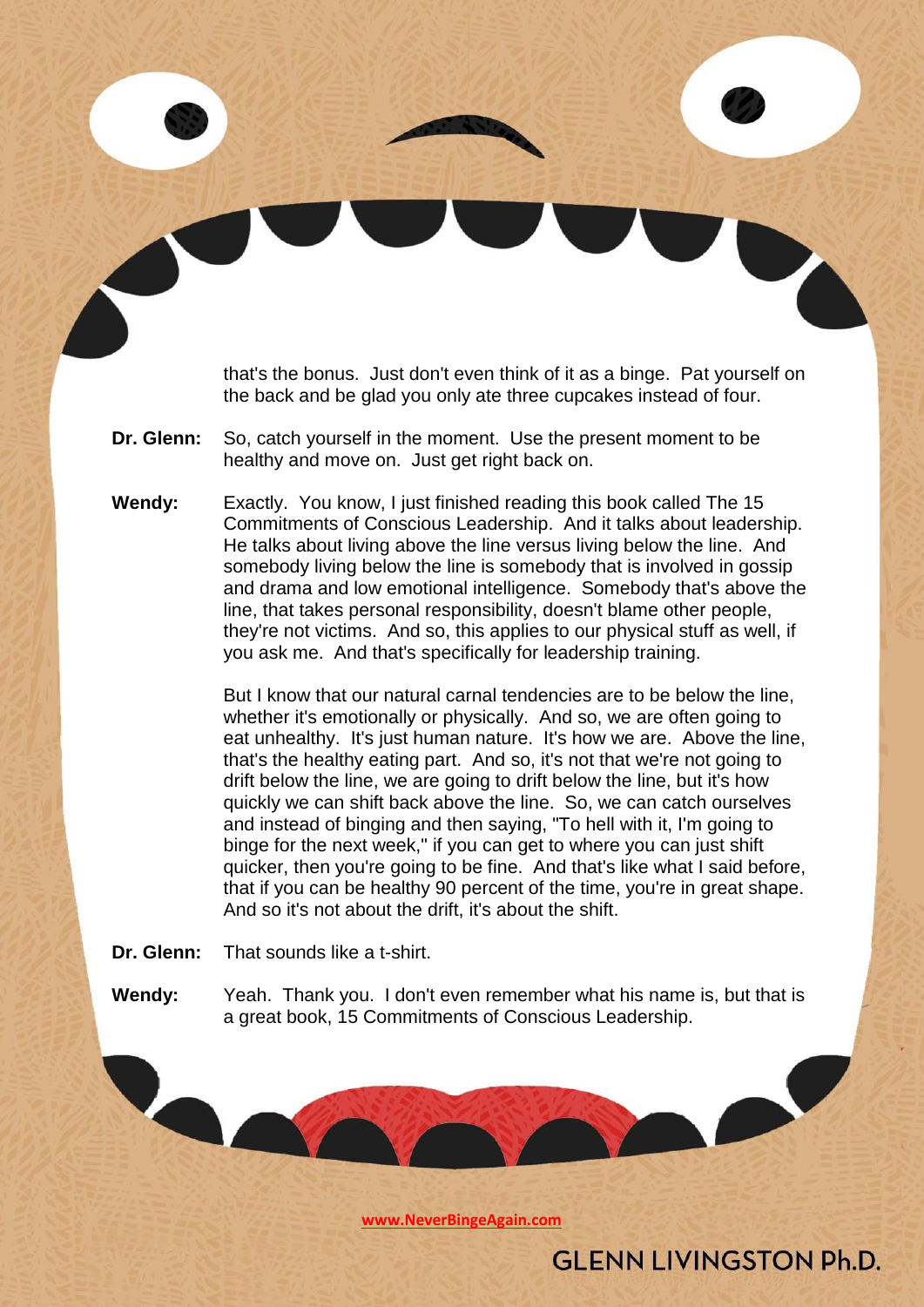- **Dr. Glenn:** I have to read that now. That sounds great. Kathryn, how do you help people recover from a binge?
- **Kathryn:** Like Wendy said, not to beat yourself up over it, but also to use the negative feelings that inevitably come after a binge, to remind yourself why you don't want to binge anymore. Because ultimately, to stop binge eating, you have to really want to. And if you do binge -- it could be easy before a binge to think, "Oh, I'll just do it one more time. That's sort of these automatic thoughts, the urges create. I'll just do it one more time. It's not a big deal." But after you binge, you're like, "Wow, it was a big deal." And it's okay to be upset about it, but you don't need to turn that into self-criticism. Just look at the situation in a realistic way. This is not what you want to do. So next time that it comes, you'll recognize it.

What I teach people is to look back on the situation and see if they can recognize the point where they gave into the urges, where they stop viewing themselves as separate and where they believe those thoughts. And a lot of times, it is those thoughts that I mention. "Oh, just one last time, it's not a big deal." And if they can realize that that's the thought that's causing it, then the next time they have those thoughts, they're more likely to be able to recognize them. "Oh, that's just the urges. That's automatic. It's not what I truly want," and to be able to just dismiss those thoughts in the moment.

So, I'm kind of figuring out what happened, not in a self-critical way, and just moving on and just missing the next urge.

**Dr. Glenn:** So, what I tell people are a couple of things. And by the way, there is the free audio and the reader bonuses on my site that kind of walks

**[www.NeverBingeAgain.com](http://www.neverbingeagain.com/)**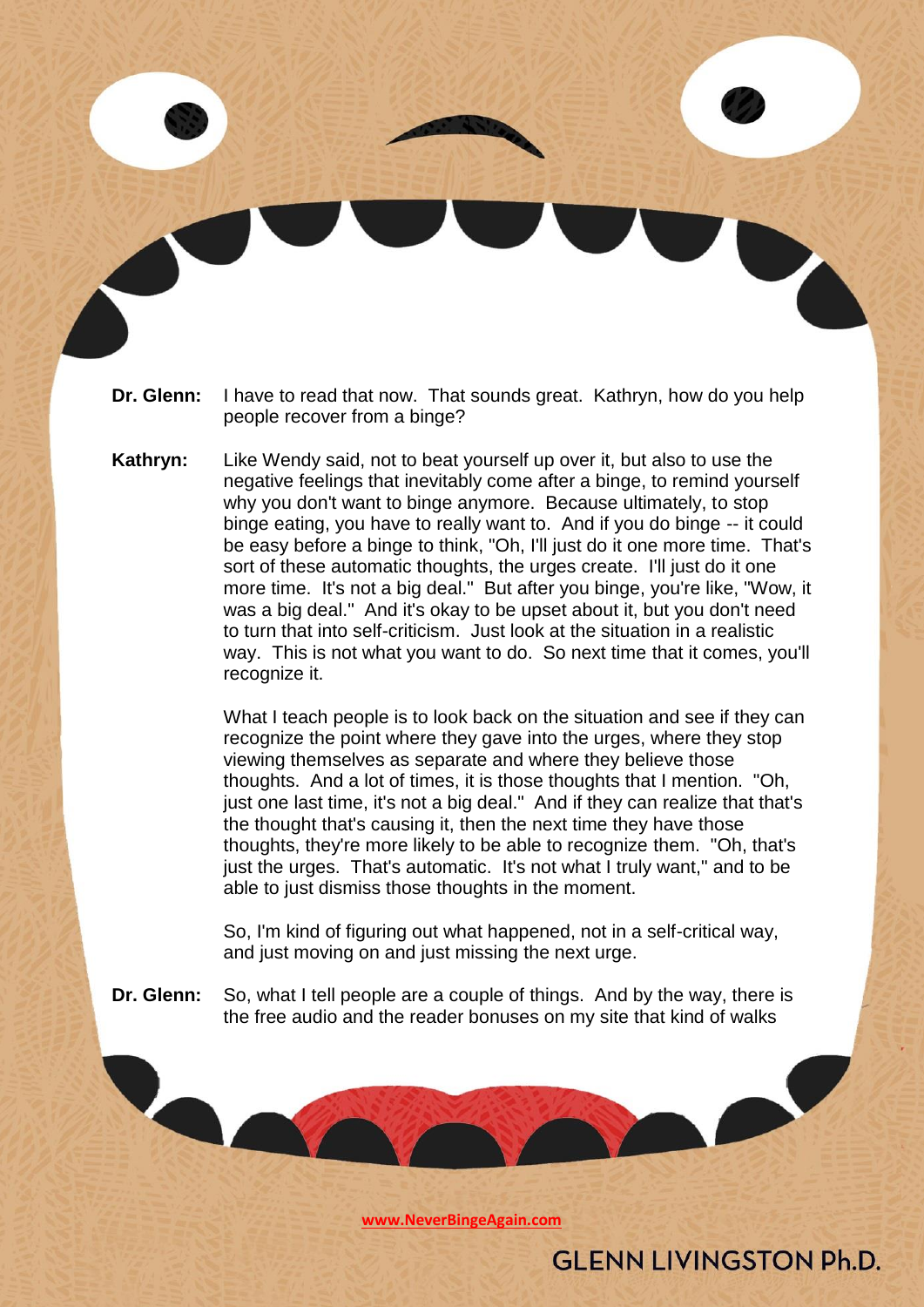people through all this. And a lot of them find it helpful to kind of carry it around and the moment they realized that they made a mistake, if they listen to it right away, it kind of helps them arrest it and get back to it quickly. I tell people, very similar to what Kathryn is saying, that it's critical to identify the language that went through your head before you made the mistake, before you binged. That language was by definition, pig squeal because it suggested that you do something that was off of your plan.

And there are only two causes of a binge. One is the failure to recognize the pig squeal, the language that suggests that you do binge, to thinking that it's you and therefore lending the pig your arms and your legs and your mouth and your tongue. The other cause of a binge is something in your food plan that doesn't really adequately protect you. The pig found a legitimate hole in the food plan.

And so, you need to review specifically what happened, what the language was and then ask yourself, is that just a pig squeal that I have to ignore in the future because I don't eat pig slop. I do not listen to farm animals. If that's the case, then just resume where you were with confidence and determination and knowing that your esteem and physical wellbeing will return in a day or two when the poison leaves your body. Or if there was something legitimately wrong with the plan, then go back and in a very careful and slow way, give yourself a day or so to analyze what was the problem and how do I need to change the plan to protect me better.

That is essentially what I do. The other thing that I do is I look very carefully for the self-denigrating things that the pig is throwing at the person. And I ask them to challenge that and ask if those are very real, then we help people get back up and they do.

**[www.NeverBingeAgain.com](http://www.neverbingeagain.com/)**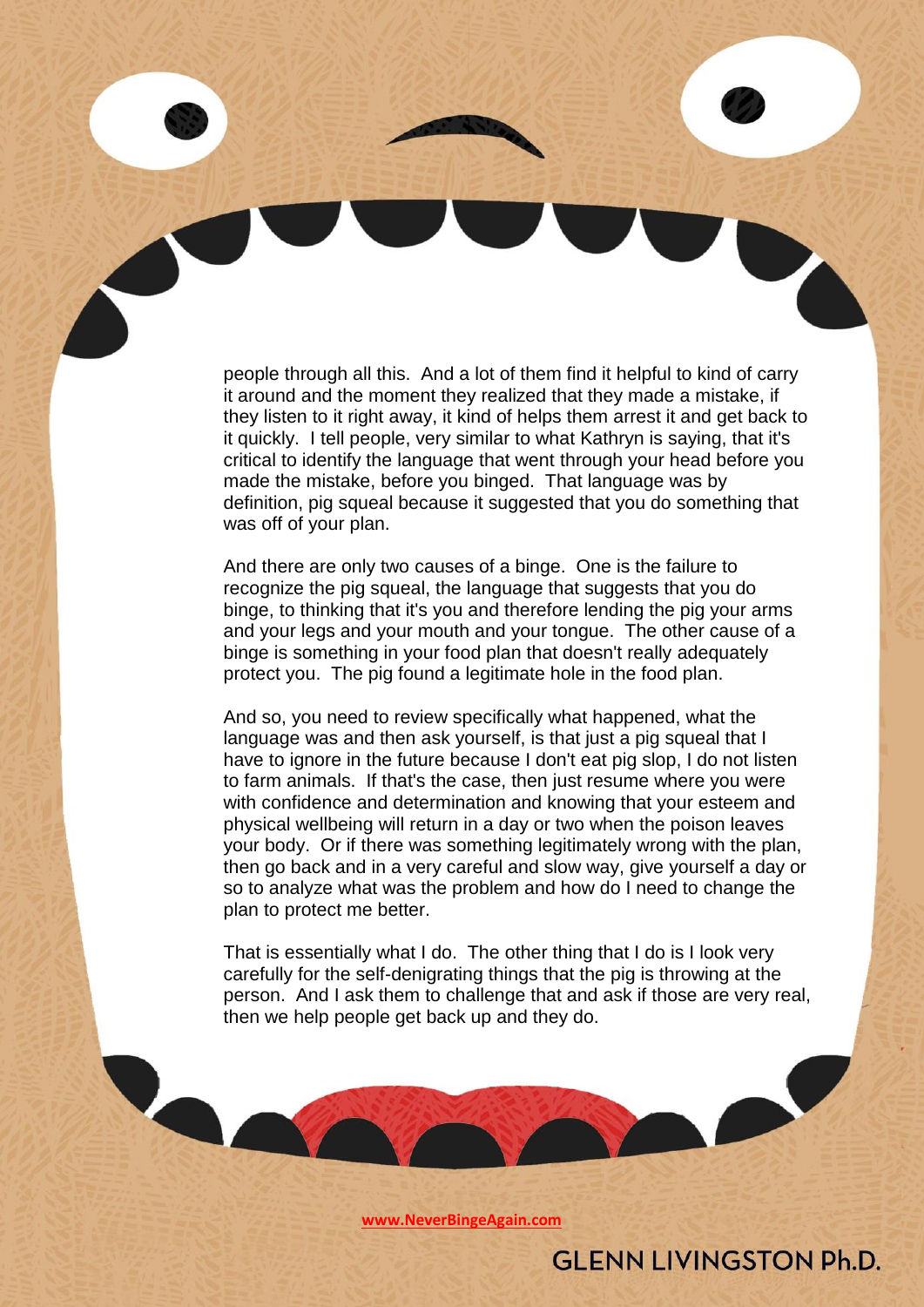Okay, well, do we have any parting thought for today? I'm hoping we'll get to do this again, but are there any parting thoughts? I certainly read a lot from both of you. I want to go back and reread your books and figure out what I can borrow and integrate. What else would you like to say, any of you, before we stop for today?

- **Wendy:** It was a good ending just to say that we can do this. If the three of us can stop binging, we're no different than anybody listening and they can stop too. And I loved what you both said about how binging frees up your life to do so many other things. I look back and I have so many regrets about the time wasted thinking about food or eating in secret or not going to certain events because I knew there was going to be food there. It's so nice to be free from all of that.
- **Dr. Glenn:** Yeah. And when you stop binging, then you absolutely can.
- **Kathryn:** Absolutely. I think all of our mission is very similar and that we want to make this a little less complicated for people. I know all of us kind of spent time in the more traditional route in trying to solve other problems. And it just can turn into this endless cycle. We just want to get people out of that and give people a more simplified approach. Nobody's recovery is going to look exactly the same, so just take what you've learned from Glenn or me and Wendy and just kind of create your own recovery plan and that works for you.

The most important thing to know is that you don't have to act on these impulses that you can overcome. As like Glenn and Wendy have both said, we all did it and everyone that's listening, we know you can do the same.

**[www.NeverBingeAgain.com](http://www.neverbingeagain.com/)**